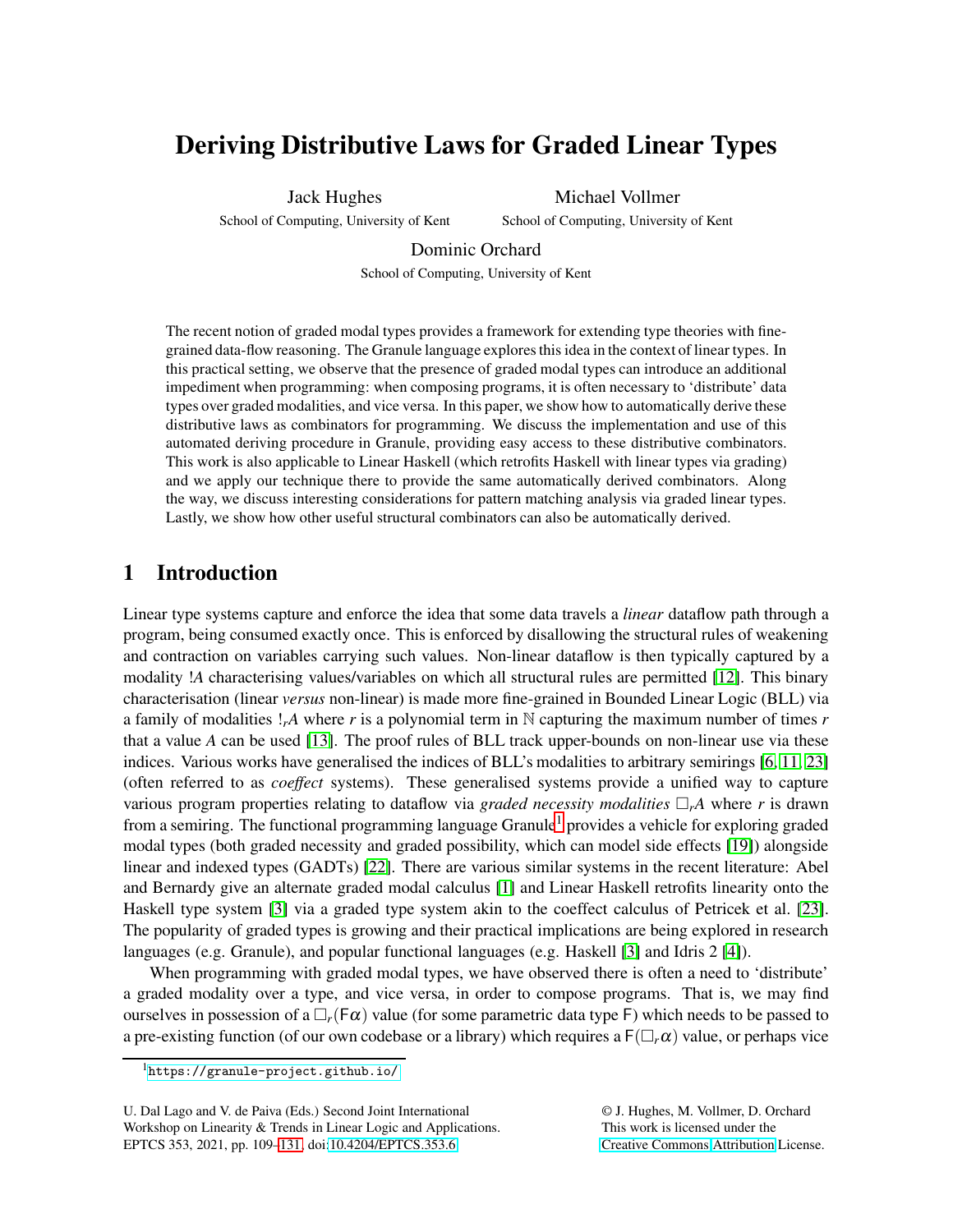versa. A *distributive law* (in the categorical sense, e.g., [\[27\]](#page-22-1)) provides a conversion from one to the other. In this paper, we present a procedure to automatically synthesise these distributive operators, applying a generic programming methodology [\[14\]](#page-21-4) to compute these operations given the base type (e.g.,  $F\alpha$  in the above description). This serves to ease the use of graded modal types in practice, removing boilerplate code by automatically generating these 'interfacing functions' on-demand, for user-defined data types as well as built-in types.

Throughout, we refer to distributive laws of the form  $\Box_r(F\alpha) \to F(\Box_r \alpha)$  as *push* operations (as they 'push' the graded modality inside the type constructor F), and dually  $F(\Box_r \alpha) \to \Box_r(F\alpha)$  as *pull* operations (as they 'pull' the graded modality outside the type constructor F).

The primary contributions of this paper are then:

- an overview of the application of distributive laws in the context of graded modal types;
- an automatic procedure for calculating distributive laws from types and a formal analysis of their properties;
- a realisation of this approach in both Granule (embedded into the compiler) and Linear Haskell (expressed within the language itself, leveraging Haskell's advanced features);
- and derivations of related combinators for structural use of values in a graded linear setting.

Along the way, we also analyse choices made around the typed-analysis of pattern matching in various recent works on graded modal types. Through the comparison between Granule and Linear Haskell, we also highlight ways in which Linear Haskell could be made more general and flexible in the future.

Section [2](#page-3-0) defines a core calculus GRMINI*<sup>P</sup>* with linear and graded modal types which provides an idealised, simply-typed subset of Granule with which we develop the core contribution. Section [3](#page-7-0) gives the procedures for deriving *push* and *pull* operators for the core calculus, and verifies that these are distributive laws of endofunctors over the  $\Box_r$  graded comonadic modality. Section [4](#page-11-0) describes the details of how these procedures are realised in the Granule language. Section [5](#page-13-0) relates this work to Linear Haskell, and demonstrates how the *push* and *pull* combinators for user-defined data types may be automatically generated at compile-time using Template Haskell. Section [6](#page-15-0) gives a comparison of the recent literature with regards the typed (graded) analysis of pattern matching, which is germane to the typing and derivation of our distributive laws. Section [7](#page-17-0) covers how other structural combinators for Granule and Linear Haskell may be derived. Finally, Section [8](#page-19-0) discusses more related and future work.

We start with an extended motivating example typifying the kind of software engineering impedance problem that distributive laws solve. We use Granule since it is the main vehicle for the developments here, and introduce some of the key concepts of graded modal types (in a linear context) along the way.

#### <span id="page-1-1"></span>1.1 Motivating Example

Consider the situation of projecting the first element of a pair. In Granule, this first-projection is defined and typed as the following polymorphic function (whose syntax is reminiscent of Haskell or ML):

fst :  $\forall$  {a b : Type} . (a, b  $[0]$ )  $\rightarrow$  a fst  $(x, [y]) = x$ 

Linearity is the default, so this represents a linear function applied to linear values.<sup>[2](#page-1-0)</sup> However, the second component of the pair has a *graded modal type*, written b [0], which means that we can use the value "inside" the graded modality 0 times by first 'unboxing' this capability via the pattern match [y] which

<span id="page-1-0"></span><sup>&</sup>lt;sup>2</sup>Granule uses → syntax rather than  $\sim$  for linear functions for the sake of familiarity with standard functional languages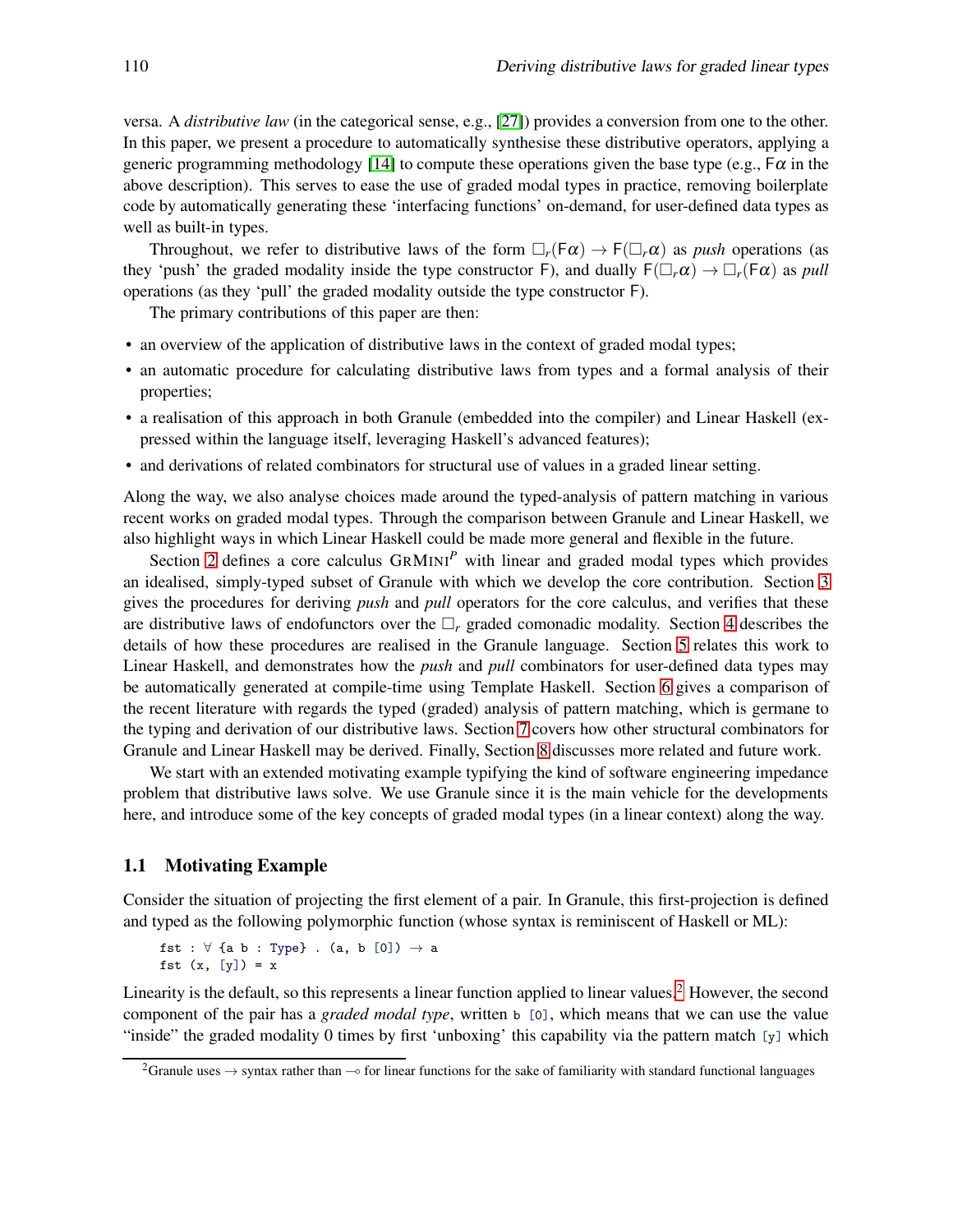allows weakening to be applied in the body to discard  $\gamma$  of type b. In calculus of Section [2,](#page-3-0) we denote 'b  $\lbrack 0 \rbrack$ ' as the type  $\Box_0 b$  (Granule's graded modalities are written postfix with the 'grade' inside the box).

The type for fst is however somewhat restrictive: what if we are trying to use such a function with a value (call it myPair) whose type is not of the form  $(a, b [0])$  but rather  $(a, b)$  [r] for some grading term r which permits weakening? Such a situation readily arises when we are composing functional code, say between libraries or between a library and user code. In this situation, fst myPair is ill-typed. Instead, we could define a different first projection function for use with  $mpPair : (a, b)$  [r] as:

```
fst' : \forall {a b : Type, s : Semiring, r : s} . {0 \leq r} \Rightarrow (a, b) [r] \rightarrow a
fst' [(x, y)] = x
```
This implementation uses various language features of Granule to make it as general as possible. Firstly, the function is polymorphic in the grade r and in the semiring s of which r is an element. Next, a refinement constraint  $0 \leq r$  specifies that by the preordering  $\leq$  associated with the semiring s, that 0 is approximated by  $r$  (essentially, that  $r$  permits weakening). The rest of the type and implementation looks more familiar for computing a first projection, but now the graded modality is over the entire pair.

From a software engineering perspective, it is cumbersome to create alternate versions of generic combinators every time we are in a slightly different situation with regards the position of a graded modality. Fortunately, this is an example to which a general *distributive law* can be deployed. In this case, we could define the following distributive law of graded modalities over products, call it pushPair:

```
pushPair : \forall {a b : Type, s : Semiring, r : s} . (a, b) [r] \rightarrow (a [r], b [r])
pushPair [(x, y)] = ([x], [y])
```
This 'pushes' the graded modality  $r$  into the pair (via pattern matching on the modality and the pair inside it, and then reintroducing the modality on the right hand side via  $[x]$  and  $[y]$ ), distributing the graded modality to each component. Given this combinator, we can now apply fst (pushPair myPair) to yield a value of type  $a$  [ $r$ ], on which we can then apply the Granule standard library function extract, defined:

extract :  $\forall$  {a : Type, s : Semiring, r : s} . { $(1 : s) \leq r$ }  $\Rightarrow$  a [r]  $\rightarrow$  a extract  $[x] = x$ 

to get the original a value we desired:

```
extract (fst (pushPair myPair)) : a
```
The pushPair function could be provided by the standard library, and thus we have not had to write any specialised combinators ourselves: we have applied supplied combinators to solve the problem.

Now imagine we have introduced some custom data type List on which we have a *map* function:

```
data List a = Cons a (List a) | Nil
map : \forall {a b : Type} . (a \rightarrow b) [0..\infty] \rightarrow List a \rightarrow List b
map [f] Nil = Nil;
map [f] (Cons x xs) = Cons (f x) (map [f] xs)
```
Note that, via a graded modality, the type of map specifies that the parameter function, of type  $a \rightarrow b$  is non-linear, used between 0 and  $\infty$  times. Imagine now we have a value myPairList : (List (a, b)) [r] and we want to map first projection over it. But fst expects (a, b [0]) and even with pushPair we require (a, b) [r]. *We need another distributive law*, this time of the graded modality over the List data type. Since List was user-defined, we now have to roll our own pushList operation, and so we are back to having to make specialised combinators for our data types.

The crux of this paper is that such distributive laws can be automatically calculated given the definition of a type. With our Granule implementation of this approach (Section [4\)](#page-11-0), we can then solve this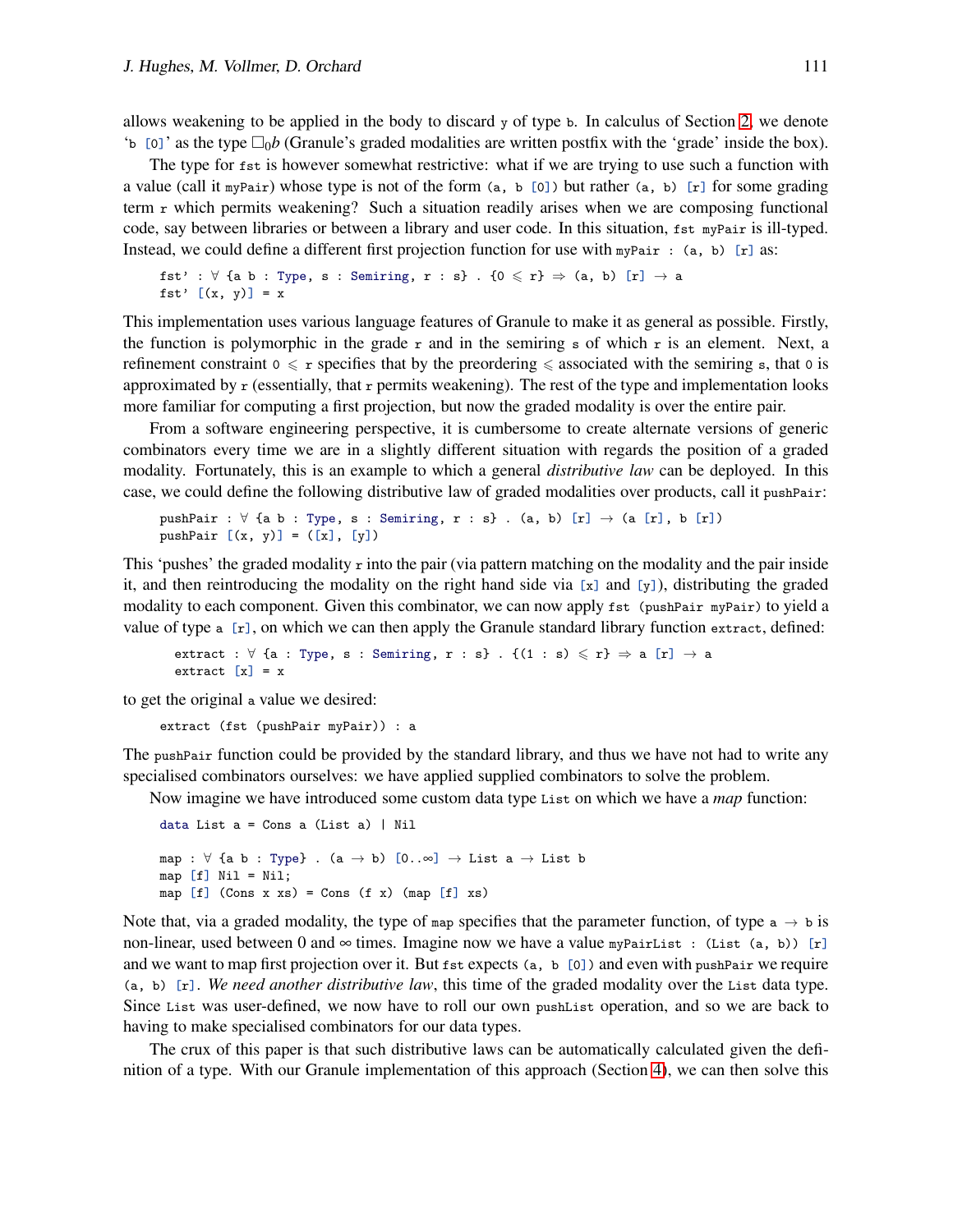combination problem via the following composition of combinators:

map (extract . fst . push @(,)) (push @List myPairList) : List a

where the push operations are written with their base type via  $\mathfrak{g}$  (a type application) and whose definitions and types are automatically generated during type checking. Thus the push operation is a *data-type generic function* [\[14\]](#page-21-4). This generic function is defined inductively over the structure of types, thus a programmer can introduce a new user-defined algebraic data type and have the implementation of the generic distributive law derived automatically. This reduces both the initial and future effort (e.g., if an ADT definition changes or new ADTs are introduced).

Dual to the above, there are situations where a programmer may wish to *pull* a graded modality out of a structure. This is possible with a dual distributive law, which could be written by hand as:

pullPair :  $\forall$  {a b : Type, s : Semiring, m n : s} . (a [n], b [m])  $\rightarrow$  (a, b) [n  $\sqcap$  m] pullPair  $([x], [y]) = [(x, y)]$ 

Note that the resulting grade is defined by the greatest-lower bound (meet) of  $n$  and  $m$ , if it exists as defined by a preorder for semiring s (that is, ⊓ is not a total operation). This allows some flexibility in the use of the *pull* operation when grades differ in different components but have a greatest-lower bound which can be 'pulled out'. Our approach also allows such operations to be generically derived.

# <span id="page-3-0"></span>2 Core Calculus, GRMINI*<sup>P</sup>*

We define here a simplified monomorphic subset of Granule, which we call the GRMINI<sup>P</sup> calculus.<sup>[3](#page-3-1)</sup> This calculus extends the linear λ-calculus with a *semiring graded necessity modality* [22] where for a preordered semiring  $(\mathscr{R},*,1,+,0,\sqsubseteq)$  (that is, a semiring with a pre-order  $\sqsubseteq$  where + and  $*$  are monotonic with respect to  $\subseteq$ ) there is a family of types  $\{\Box_r A\}_{r \in \mathcal{R}}$ . Granule allows multiple graded modalities (and thus multiple grading semirings) to be used simultaneously within a program, but we focus here on just one graded modality, parameterising the language. We also include notions of data constructor and their elimination via **case** expressions as a way to unify the handling of regular type constructors.

The syntax of  $\text{GRMINI}^P$  terms and types is given by:

| (terms)    | $t ::= x \mid t_1 t_2 \mid \lambda x.t \mid [t] \mid C t_0  t_n \mid \text{case } t \text{ of } p_1 \mapsto t_1;;p_n \mapsto t_n \mid \text{letrec } x = t_1 \text{ in } t_2$ |                                                     |
|------------|-------------------------------------------------------------------------------------------------------------------------------------------------------------------------------|-----------------------------------------------------|
| (patterns) |                                                                                                                                                                               | $p ::= x \mid - \mid p \mid C p_0  p_n$             |
| (types)    | $A, B ::= A \rightarrow B \mid \alpha \mid A \otimes B \mid A \oplus B \mid 1 \mid \Box_r A \mid \mu X.A \mid X$                                                              |                                                     |
|            | (data constructors)                                                                                                                                                           | $C ::= \text{unit}   \text{inl}   \text{inr}   (,)$ |

Terms of GRMINI*<sup>P</sup>* consist of those of the linear λ-calculus, plus a *promotion* construct [*t*] for introducing a graded modality, data constructor introduction  $Ct_0 \ldots t_n$  and elimination (case), as well as recursive let bindings (letrec). We will give more insights into the syntax via their typing rules. Types comprise linear function types, type variables  $(\alpha)$ , multiplicative products, additive sums, unit types, graded modal types, recursive types, and recursion variables  $(X)$  (which must be guarded by a  $\mu$  binding). Type variables are used in our derivation procedure but are treated here as constants by the core calculus, without any rules relating to their binding or unification.

<span id="page-3-1"></span> $3$ GRMINI<sup>P</sup> is akin to the GRMINI calculus given by Orchard et al. [22] but we include here the notions of data type constructors, eliminations, and pattern matching since these are important to the development here.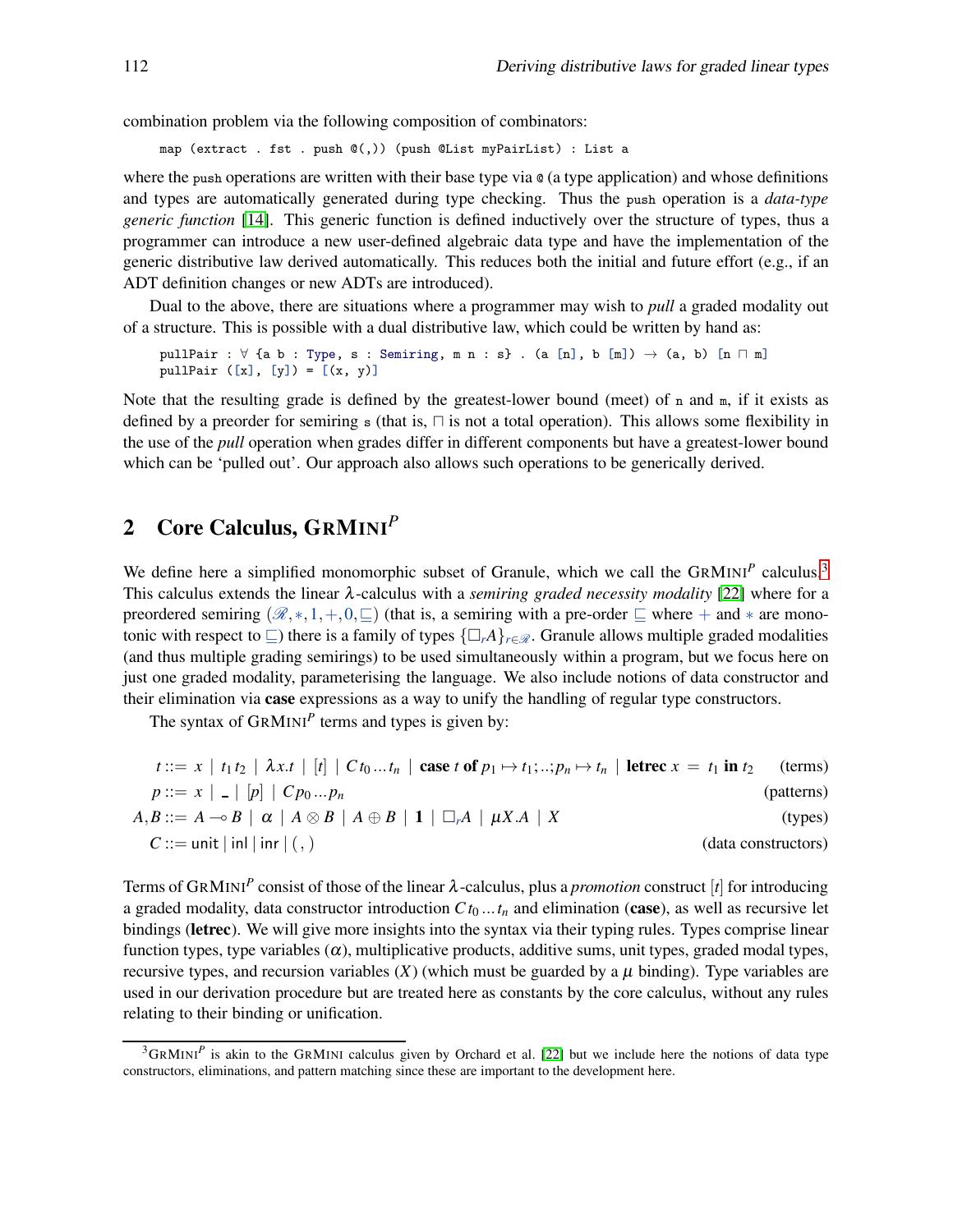<span id="page-4-0"></span>
$$
\frac{\Gamma, x:A \vdash t:B}{x:A \vdash x:A} \text{ VAR} \qquad \frac{\Gamma, x:A \vdash t:B}{\Gamma \vdash \lambda x.t:A \multimap B} \text{ABS} \qquad \frac{\Gamma_1 \vdash t_1:A \multimap B \quad \Gamma_2 \vdash t_2:A}{\Gamma_1+\Gamma_2 \vdash t_1t_2:B} \text{APP}
$$
\n
$$
\frac{\Gamma, x:A \vdash t:B}{\Gamma, x:[A]_1 \vdash t:B} \text{DER} \qquad \frac{\Gamma \vdash t:A}{\Gamma, [\Delta]_0 \vdash t:A} \text{WEAK} \qquad \frac{[\Gamma] \vdash t:A}{r*[1] \vdash [t]: \Box_r A} \text{PR}
$$
\n
$$
\frac{\Gamma, x:[A]_r, \Gamma' \vdash t:A \qquad r \sqsubseteq s}{\Gamma, x:[A]_s, \Gamma' \vdash t:A} \text{APPROX} \qquad \frac{\Gamma, x:A \vdash t_1:A \quad \Gamma', x:A \vdash t_2:B}{\Gamma + \Gamma' \vdash \text{letrec } x=t_1 \text{ in } t_2:B} \text{LETREC}
$$
\n
$$
\frac{(C:B_1 \multimap ... \multimap B_n \multimap A) \in D}{\emptyset \vdash C:B_1 \multimap ... \multimap B_n \multimap A} \text{CON} \qquad \frac{\Gamma \vdash t:A \quad \vdash p_i:A \rhd \Delta_i \quad \Gamma', \Delta_i \vdash t_i:B}{\Gamma + \Gamma' \vdash \text{case } t \text{ of } p_1 \mapsto t_1; \dots; p_n \mapsto t_n:B} \text{CASE}
$$

Figure 1: Typing rules for GRMINI*<sup>P</sup>*

### 2.1 Typing

Typing is via judgments of the form  $\Gamma \vdash t : A$ , assigning a type *A* to term *t* under the context  $\Gamma$ . Typing contexts  $\Gamma$  contain linear or graded assumptions given by the grammar:

$$
\Gamma ::= \emptyset \mid \Gamma, x : A \mid \Gamma, y : [A]_r
$$

where *x* is a linear assumption and where *y* is an assumption graded by *r* drawn from the preordered semiring (called a *graded assumption*). This delineation of linear and graded assumptions avoids issues with substitution under a promotion, following the technique of Terui's *discharged assumptions* [\[28\]](#page-22-2). Linear assumptions (including those of a graded modal type  $\Box_r A$ ) must therefore be used exactly once, whilst graded assumptions may be used non-linearly subject to the constraint of *r*.

Figure [1](#page-4-0) gives the typing rules. We briefly explain each rule in turn.

The VAR, ABS and APP rules follow the standard rules for the linear λ-calculus, modulo the *context addition* operation  $\Gamma + \Gamma'$  which is used in the rules any time the contexts of two subterms need to be combined. Context addition acts as union on disjoint linear and graded assumptions but is defined via semiring addition when a graded assumption appears in both contexts:

$$
(\Gamma, x : [A]_r) + (\Gamma', x : [A]_s) = (\Gamma + \Gamma'), x : [A]_{r+s}
$$

Context addition  $+$  is undefined in the case of contexts whose linear assumptions are not-disjoint, enforcing the lack of contraction on linear assumptions.

The next rules relate to grading. Structural weakening is provided by (WEAK) for assumptions graded by 0 and 'dereliction' (DER) converts a linear assumption to a graded assumption, graded by 1. Graded modalities are introduced by 'promotion' (PR), scaling graded assumptions in  $\Gamma$  via semiring multiplication defined on contexts containing only graded assumptions as:

$$
r * \emptyset = \emptyset \qquad \qquad r * (\Gamma, x : [A]_s) = (r * \Gamma), x : [A]_{(r * s)}
$$

In the (PR) rule, [Γ] denotes contexts with only graded assumptions. The APPROX rule captures grade approximation, allowing a grade *r* in an assumption to be converted to another grade *s*, on the condition that *r is approximated by s*, via the relation  $\subseteq$  as provided by the semiring's preorder.

The LETREC rule provides recursive bindings in the standard way.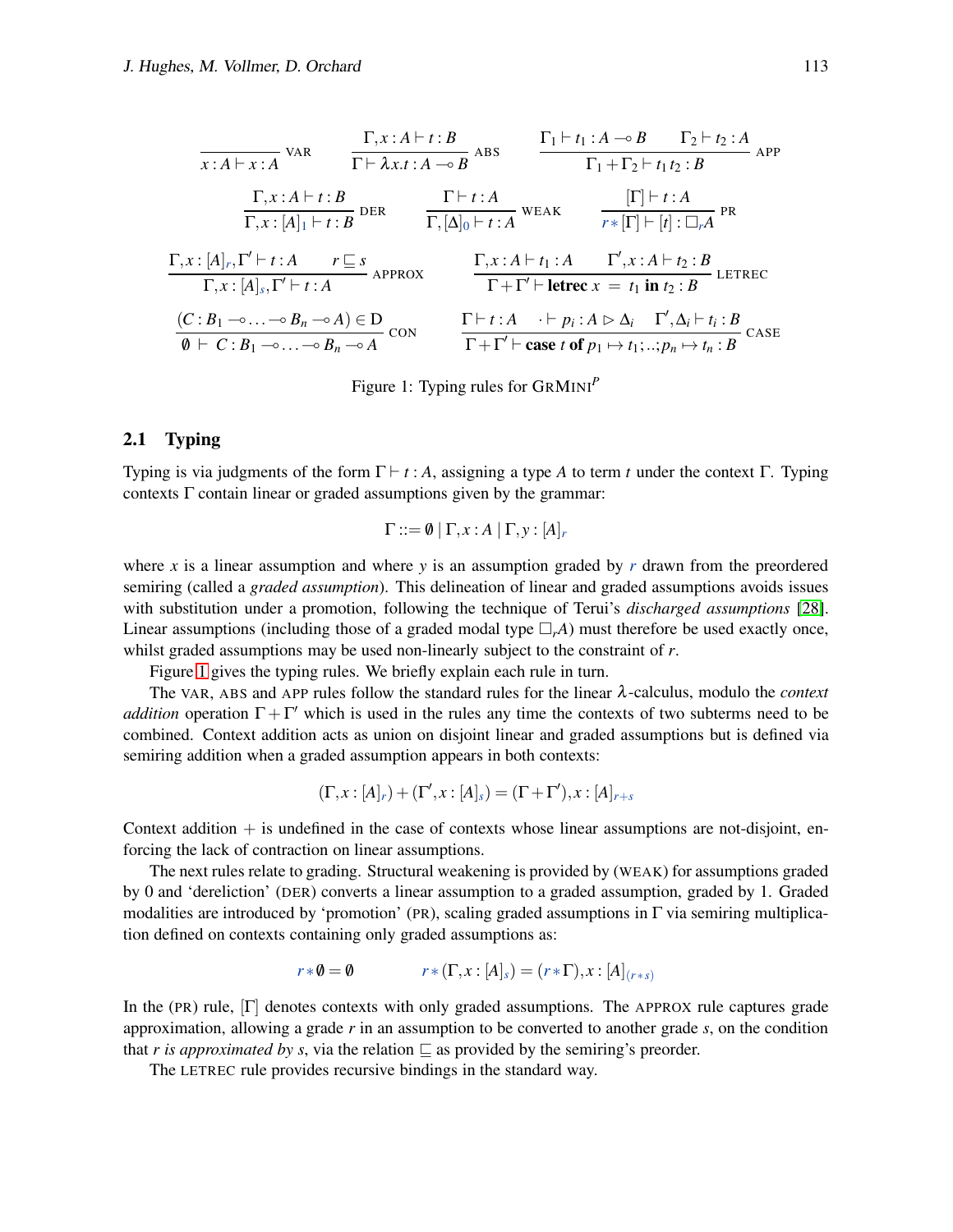<span id="page-5-0"></span>
$$
\frac{\cdot \vdash p_i : B_i \rhd \Gamma_i}{\cdot \vdash x : A \rhd x : A} \text{PVAR} \qquad \frac{\cdot \vdash p_i : B_i \rhd \Gamma_i}{\cdot \vdash Cp_1 .. p_n : A \rhd \Gamma_1, .., \Gamma_n} \text{PCON} \qquad \frac{r \vdash p : A \rhd \Gamma}{\cdot \vdash [p] : \square_r A \rhd \Gamma} \text{PBox}
$$
\n
$$
\frac{r \vdash p_i : B_i \rhd \Gamma_i}{r \vdash x : A \rhd x : [A]_r} \qquad \frac{r \vdash p_i : B_i \rhd \Gamma_i}{r \vdash Cp_1 .. p_n : A \rhd \Gamma_1, .., \Gamma_n} \text{[PCON]} \qquad \frac{0 \sqsubseteq r}{r \vdash \neg : A \rhd \emptyset} \text{[PWILD]}
$$

### Figure 2: Pattern typing rules for GRMINI*<sup>P</sup>*

Data constructors with zero or more arguments are introduced via the CON rule. Here, the constructors that concern us are units, products, and coproducts (sums), given by *D*, a global set of data constructors with their types, defined:

$$
D = \{ \text{unit} : 1 \} \cup \{ (,) : A \multimap B \multimap A \otimes B \mid \forall A, B \} \cup \{ \text{inl} : A \multimap A \oplus B \mid \forall A, B \} \cup \{ \text{inr} : B \multimap A \oplus B \mid \forall A, B \}
$$

Constructors are eliminated by pattern matching via the CASE rule. Patterns *p* are typed by judgments of the form  $?r \vdash p : A \rhd \Delta$  meaning that a pattern *p* has type *A* and produces a context of typed binders  $\Delta$ (used, e.g., in the typing of the case branches). The information to the left of the turnstile denotes optional grade information arising from being in an unboxing pattern and is syntactically defined as either:

$$
?r ::= \cdot | r
$$
 (enclosing grade)

where  $\cdot$  means the present pattern is not nested inside an unboxing pattern and  $r$  that the present pattern is nested inside an unboxing pattern for a graded modality with grade *r*.

The rules of pattern typing are given in Figure [2.](#page-5-0) The rule (PBOX) provides graded modal elimination (an 'unboxing' pattern), propagating grade information into the typing of the sub-pattern. Thus **case** *t* of  $[p] \rightarrow t'$  can be used to eliminate a graded modal value. Variable patterns are typed via two rules depending on whether the variable occurs inside an unbox pattern ([PVAR]) or not (PVAR), with the [PVAR] rule producing a binding with the grade of the enclosing box's grade *r*. As with variable patterns, constructor patterns are split between rules for patterns which either occur inside an unboxing pattern or not. In the former case, the grade information is propagated to the subpattern(s), with the additional constraint that if there is more than one data constructor for the type *A* (written  $|A| > 1$ ), then the grade *r* must approximate 1 (written  $1 \subseteq r$ ) as pattern matching incurs a usage to inspect the constructor (discussed further in Section [6\)](#page-15-0). The operation |*A*| counts the number of data constructors for a type:

$$
|1| = 1 \quad |A \multimap B| = 1 \quad |\Box_r A| = |A| \quad |A \oplus B| = 2(|A| + |B|) \quad |A \otimes B| = |A||B| \quad |\mu X.A| = |A[\mu X.A/X]|
$$

and |*X*| is undefined (or effectively 0) since we do not allow unguarded recursion variables in types. A type *A* must therefore involve a sum type for  $|A| > 1$ .

Since a wildcard pattern  $\overline{\ }$  discards a value, this is only allowed inside an unboxing pattern where the enclosing grade permits weakening, captured via 0⊑*r* in rule [PWILD].

We now provide two examples of graded modalities. In addition to those shown here, Granule provides various other graded modalities, including grading by semirings of security-level lattices and "sensitivities" akin to *DFuzz* [\[9\]](#page-21-5).

**Example 2.1.** The natural numbers semiring  $(\mathbb{N},*,1,+,0,\equiv)$  provides *exact usage* where the preorder is equality ≡. Graded modalities in this semiring count the number of times a value is used. As a simple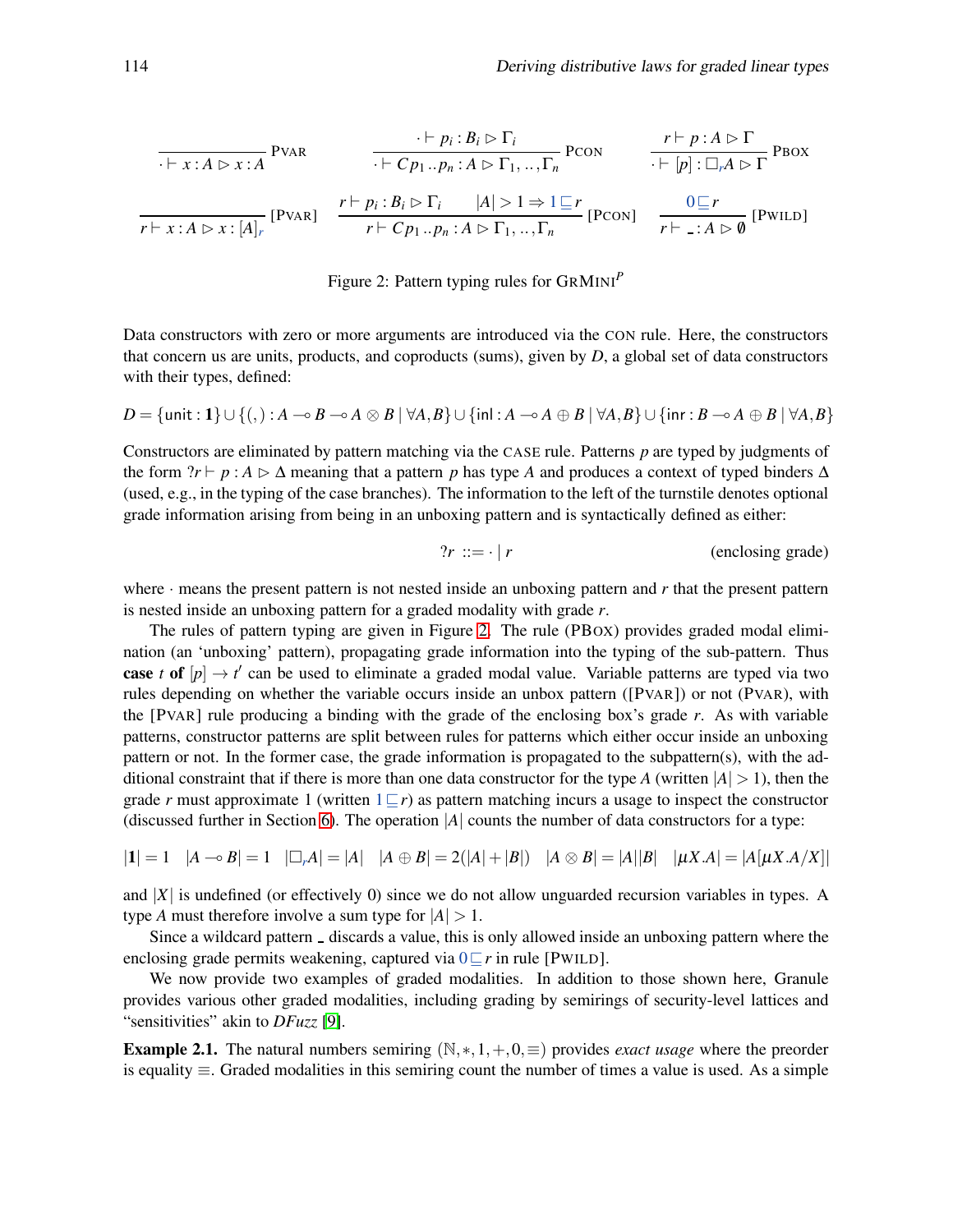example, we can define a function which copies its input value to produce a pair of values:

$$
copy : \Box_2 A \rightarrow (A \otimes A)
$$
  
 $copy = \lambda y$ .case y of  $[x] \rightarrow (x,x)$ 

The capability to use a value of type *A* twice is captured by the graded modality. In the body of the abstraction, variable  $y : \Box_2 A$  must be used linearly; *y* is used linearly in the **case** which eliminates the graded modality to yield a graded assumption  $x : [A]_2$  which can be used twice to form the resulting pair.

**Example 2.2.** BLL-style grading with upper bounds on usages can be obtained by replacing the equality relation in the N-semiring with a less-than-equal ordering, giving a notion of *approximation*. This is useful for programs that use variables differently in control-flow branches, e.g., when eliminating a sum type. This notion is further refined by the semiring of natural number intervals, which captures lower and upper bounds on usages. Intervals are given as pairs  $N \times N$  written *r*..*s*, where *r* and *s* represent the lower and upper bounds respectively, with  $r \leq s$ ,  $0 = 0.0$  and  $1 = 1.1$ . Ordering is given by  $(r..s) \leq$  $(r'..s') = r' \le r \land s \le s'$ . Using this, we can define the following function to eliminate a coproduct via a pair of functions each of which is used either 0 or 1 times:

$$
\oplus_e : \Box_{[0..1]}(A \multimap C) \multimap \Box_{[0..1]}(B \multimap C) \multimap (A \oplus B) \multimap C
$$
  

$$
\oplus_e = \lambda f'.\lambda g'.\lambda z.\textbf{case } f' \textbf{ of } [f] \to \textbf{case } g' \textbf{ of } [g] \to \textbf{case } z \textbf{ of } \textbf{in} \land x \mapsto f x;\textbf{in} \land y \to gy
$$

#### 2.2 Equational Theory

Figure [3](#page-7-1) defines an equational theory for GRMINI*<sup>P</sup>* . The equational theory is typed, but for brevity we elide the typing for most cases since it follows exactly from the structure of the terms. The fully typed rules are provided in the appendix [\[17\]](#page-21-6). For those rules which are type restricted, we include the full typed-equality judgment here. The typability of these equations relies on previous work on the Granule language which proves that pattern matching and substitution are well typed [22].

The  $\beta$  and  $\eta$  rules follow the standard rules from the  $\lambda$ -calculus, where # is a *freshness* predicate, denoting that variable *x* does not appear inside term *t*.

For recursive letrec bindings, the  $\beta_{\text{letrec}}$  rule substitutes any occurrence of the bound variable *x* in  $t_2$  with letrec  $x = t_1$  in  $t_1$ , ensuring that recursive uses of x inside  $t_1$  can be substituted with  $t_1$ through subsequent β*letrec* reduction. The LETRECDISTRIB rule allows distributivity of functions over letrec expressions, stating that if a function *f* can be applied to the entire letrec expression, then this is equivalent to applying *f* to just the body term *t*2.

Term elimination is via **case**, requiring rules for both  $\beta$ - and  $\eta$ -equality on case expressions, as well as rules for associativity and distributivity. In  $\beta_{case}$ , a term *t* is matched against a pattern  $p_j$  in the context of the term  $t_j$  through the use of the partial function  $(t \ge p_j)t_j = t'$  which may substitute terms bound in  $p_j$  into  $t_j$  to yield  $t'$  if the match is successful. This partial function is defined inductively:

$$
\frac{(t \triangleright g)t' = t'}{(t \triangleright g)t' = t'} \triangleright \frac{(t \triangleright g)t' = t''}{(t \triangleright g)t' = [t/x]t'} \triangleright_{var} \frac{(t \triangleright g)t' = t''}{([t] \triangleright [p])t' = t''} \triangleright \Box \frac{(t_i \triangleright p_i)t'_i = t'_{i+1}}{(Ct_1,..,t_n \triangleright Cp_1...p_n)t'_1 = t'_{n+1}} \triangleright c
$$

As a predicate to the  $\beta_{case}$  rule, we require that *j* be minimal, i.e. the first pattern  $p_j$  in  $p_1...p_n$  for which  $(t \ge p_j)t_j = t'$  is defined. Rule  $\eta_{case}$  states that if all branches of the case expression share a common term *t*<sup>2</sup> which differs between branches only in the occurrences of terms that match the pattern used, then we can substitute  $t_1$  for the pattern inside  $t_2$ .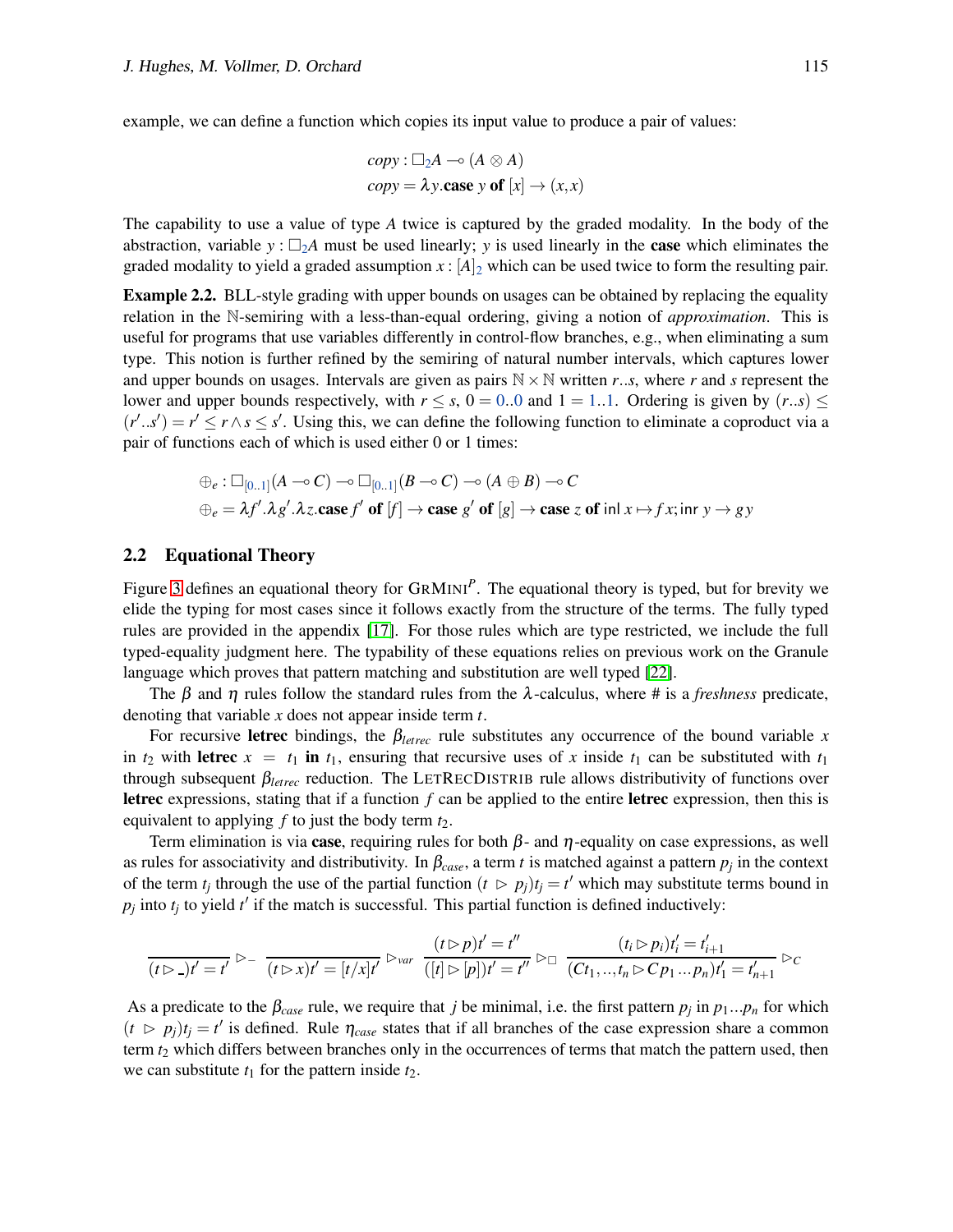$$
(\lambda x.t_2) t_1 \equiv t_2[t_1/x] \qquad \beta
$$
  
\n
$$
\lambda x.t x \equiv t \qquad \qquad (x \# t) \eta
$$

<span id="page-7-1"></span>**letrec** 
$$
x = t_1
$$
 **in**  $t_2 \equiv t_2$  [**letrec**  $x = t_1$  **in**  $t_1/x$ ]  
\n $f$  (**letrec**  $x = t_1$  **in**  $t_2$ )  $\equiv$  **letrec**  $x = t_1$  **in**  $(f t_2)$  **LETRECDSITRIB**

$$
\begin{array}{ll}\n\text{case } t_1 \text{ of } \overline{p_i \rightarrow t_i} \equiv (t \rhd p_j)t_j & \text{(minimal}(j)) } \beta_{case} \\
\text{case } t_1 \text{ of } \overline{p_i \rightarrow t_2} [\overline{p_i}/z] \equiv t_2[t_1/z] & \eta_{case} \\
\text{case } t \text{ of } \overline{p_i \rightarrow t_i} \text{ of } \overline{p'_i \rightarrow t'_i} \equiv \text{case } t \text{ of } \overline{p_i \rightarrow (\text{case } t_i \text{ of } \overline{p'_i \rightarrow t'_i})} & \text{CASEASSOC} \\
& f \text{(case } t \text{ of } \overline{p_i \rightarrow t_i}) \equiv \text{case } t \text{ of } \overline{p_i \rightarrow (ft_i)} & \text{CASEDISTRB} \\
\text{Case } t_1 \text{ of } \overline{p_i \rightarrow t_i} \equiv \text{case } t \text{ of } \overline{p_i \rightarrow (ft_i)} & \text{CASEDISTRB} \\
\text{Case } t_1 \text{ of } \overline{p_i \rightarrow t_i} & \text{Case } t_1 \text{ of } \overline{p_i \rightarrow t'_i} & \text{Case } t_1 \text{ of } \overline{p_i \rightarrow t'_i} \\
\text{Case } t_1 \text{ of } \overline{p_i \rightarrow t_i} \equiv \text{case } t_1 \text{ of } \overline{p_i \rightarrow (ft_i)} & \text{Case } t_1 \text{ of } \overline{p_i \rightarrow t'_i} \\
\text{Case } t_1 \text{ of } \overline{p_i \rightarrow t_i} \equiv \text{case } t_1 \text{ of } \overline{p_i \rightarrow (ft_i)} & \text{Case } t_1 \text{ of } \overline{p_i \rightarrow t'_i} \\
\text{Case } t_1 \text{ of } \overline{p_i \rightarrow t_i} \equiv \text{case } t_1 \text{ of } \overline{p_i \rightarrow (ft_i)} & \text{Case } t_1 \text{ of } \overline{p_i \rightarrow t'_i} \\
\text{Case } t_1 \text{ of } \overline{p_i \rightarrow t_i} \equiv \text{case } t_1 \text{ of } \overline{p_i \rightarrow (ft_i)} & \text{Case } t_1 \text{ of } \overline{p_i \rightarrow t'_i} \\
\text{Case } t_1 \text{ of } \overline{p_i \rightarrow t_i} \
$$

case [case *t* of  $\overline{p_i \to t_i}$ ] of  $\overline{[p'_i] \to t'_i}$  = case [*t*] of  $[p_i] \to$  case [*t<sub>i</sub>*] of  $\overline{[p'_i] \to t'_i}$  (lin(*p<sub>i</sub>*)) [CASEASSOC]

$$
\frac{\Gamma \vdash t : \Box_r A \qquad r \vdash p_i : A \rhd \Delta_i \qquad \Delta_i \vdash p_i : A \qquad 1 \sqsubseteq r}{\Gamma \vdash \textbf{case } t \textbf{ of } [p_i] \rightarrow p_i \equiv \textbf{case } t \textbf{ of } [x] \rightarrow x : A} \qquad \textbf{CASEGEN}
$$

Figure 3: Equational theory for GRMINI*<sup>P</sup>*

Associativity of case expressions is provided by the CASEASSOC rule. This rule allows us to restructure nested case expressions such that the output terms *t<sup>i</sup>* of the inner case may be matched against the patterns of the outer case, to achieve the same resulting output terms  $t_i'$ . The [CASEASSOC] rule provides a graded alternative to the CASEASSOC rule, where the nested case expression is graded, provided that the patterns  $p_i'$  of the outer case expression are also graded. Notably, this rule only holds when the patterns of the inner case expression are linear (i.e., variable or constant) so that there are no nested box patterns, represented via the  $\text{lin}(p_i)$  predicate. As with letrec, distributivity of functions over a case expression is given by CASEDISTRIB.

Lastly generalisation of an arbitrary boxed pattern to a variable is permitted through the CASEGEN rule. Here, a boxed pattern [*p<sup>i</sup>* ] and the output term of the case may be converted to a variable if the output term is equivalent to the pattern inside the box. The term *t* being matched against must therefore have a grade approximatable by 1, as witnessed by the predicate 1⊑*r* in the typing derivation.

# <span id="page-7-0"></span>3 Automatically Deriving *push* and *pull*

Now that we have established the core theory, we describe the algorithmic calculation of distributive laws in GRMINI<sup>P</sup>. Note that whilst GRMINI<sup>P</sup> is simply typed (monomorphic), it includes type variables (ranged over by  $\alpha$ ) to enable the distributive laws to be derived on parametric types. In the implementation, these will really be polymorphic type variables, but the derivation procedure need only treat them as some additional syntactic type construct.

**Notation** Let F: Type<sup>n</sup>  $\rightarrow$  Type be an *n*-ary type constructor (i.e. a constructor which takes *n* type arguments), whose free type variables provide the *n* parameter types. We write  $F\overline{\alpha_i}$  for the application of F to type variables  $\alpha_i$  for all  $1 \le i \le n$ .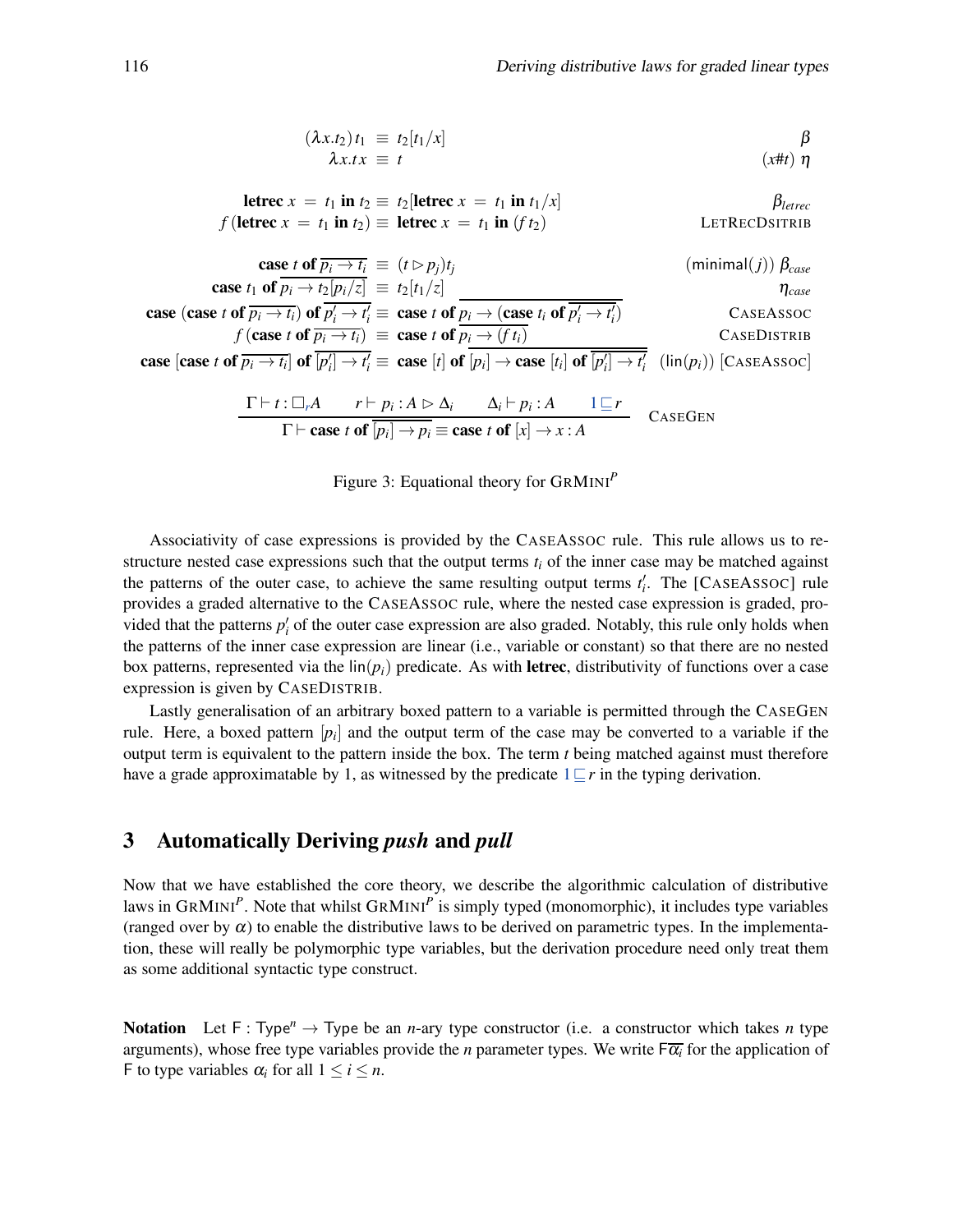**Push** We automatically calculate *push* for F applied to *n* type variables  $\overline{\alpha_i}$  as the operation:

$$
\llbracket \mathsf{F}\overline{\alpha_i} \rrbracket_{\mathsf{push}} : \Box_r \mathsf{F}\overline{\alpha_i} \multimap \mathsf{F}(\overline{\Box_r\alpha_i})
$$

where we require  $1 \sqsubseteq r$  *if*  $|\overline{F\alpha_i}| > 1$  due to the [PCON] rule (e.g., if F contains a sum).

For types *A* closed with respect to recursion variables, let  $[A]_{\text{push}} = \lambda z \cdot [A]_{\text{push}}^{\emptyset}$  *z* given by an intermediate interpretation  $[A]_{\text{push}}^{\Sigma}$  where  $\Sigma$  is a context of *push* combinators for the recursive type variables:

$$
\begin{aligned}\n\llbracket 1 \rrbracket_{\text{push}}^{\Sigma} z &= \text{case } z \text{ of } [\text{unit}] \to \text{unit} \\
\llbracket \alpha \rrbracket_{\text{push}}^{\Sigma} z &= z \\
\llbracket X \rrbracket_{\text{push}}^{\Sigma} z &= \Sigma(X) \ z \\
\llbracket A \oplus B \rrbracket_{\text{push}}^{\Sigma} z &= \text{case } z \text{ of } \left[ \text{inl } x \right] \to \text{inl } \llbracket A \rrbracket_{\text{push}}^{\Sigma} [x]; \quad [\text{inr } y] \to \text{inr } \llbracket B \rrbracket_{\text{push}}^{\Sigma} [y] \\
\llbracket A \otimes B \rrbracket_{\text{push}}^{\Sigma} z &= \text{case } z \text{ of } \llbracket (x, y) \rrbracket \to \left( \llbracket A \rrbracket_{\text{push}}^{\Sigma} [x], \llbracket B \rrbracket_{\text{push}}^{\Sigma} [y] \right) \\
\llbracket A \multimap B \rrbracket_{\text{push}} z &= \lambda y.\text{case } z \text{ of } [f] \to \text{case } \llbracket A \rrbracket_{\text{pull } y \text{ of } [u] \to \llbracket B \rrbracket_{\text{push}}^{\Sigma} [(f u)] \\
\llbracket \mu X.A \rrbracket_{\text{push}}^{\Sigma} z &= \text{letree } f = \llbracket A \rrbracket_{\text{push}}^{\Sigma, X \mapsto f: \mu X.\Box_r A \to (\mu X.A)} \overbracket_{\Box_r \alpha_i/\alpha_i}^{\square} \text{ in } f z\n\end{aligned}
$$

In the case of *push* on a value of type 1, we pattern match on the value, eliminating the graded modality via the unboxing pattern match and returning the unit value. For type variables, *push* is simply the identity of the value, while for recursion variables we lookup the *X*'s binding in  $\Sigma$  and apply it to the value. For sum and product types, *push* works by pattern matching on the type's constructor(s) and then inductively applying *push* to the boxed arguments, re-applying them to the constructor(s). Unlike *pull* below, the *push* operation can be derived for function types, with a contravariant use of *pull*. For recursive types, we inductively apply *push* to the value with a fresh recursion variable bound in Σ, representing a recursive application of push.

There is no derivation of a distributive law for types which are themselves graded modalities (see further work discussion in Section [8\)](#page-19-0).

The appendix [\[17\]](#page-21-6) proves that  $[A]_{\text{push}}$  is type sound, i.e., its derivations are well-typed.

**Pull** We automatically calculate *pull* for F applied to *n* type variables  $\overline{\alpha_i}$  as the operation:

$$
\llbracket \mathsf{F} \ \overline{\alpha_i} \rrbracket_{\mathsf{pull}} : \mathsf{F} \ (\overline{\Box_{r_i} \alpha_i}) \multimap \Box_{\bigwedge_{i=1}^n r_i} (\mathsf{F} \ \overline{\alpha_i})
$$

Type constructor F here is applied to *n* arguments each of the form  $\Box_{r_i} \alpha_i$ , i.e., each with a different grading of which the greatest-lower bound<sup>[4](#page-8-0)</sup>  $\bigwedge_{i=1}^{n} r_i$  is the resulting grade (see pullPair from Section [1.1\)](#page-1-1).

<span id="page-8-0"></span><sup>&</sup>lt;sup>4</sup>The greatest-lower bound  $\wedge$  is partial operation which can be defined in terms of the semiring's pre-order:  $r \wedge s = t$  if  $t \sqsubseteq r$ , *t*  $\sqsubseteq$  *s* and there exists no other *t'* where *t'*  $\sqsubseteq$  *r* and *t'*  $\sqsubseteq$  *s* and *t*  $\sqsubseteq$  *t'*.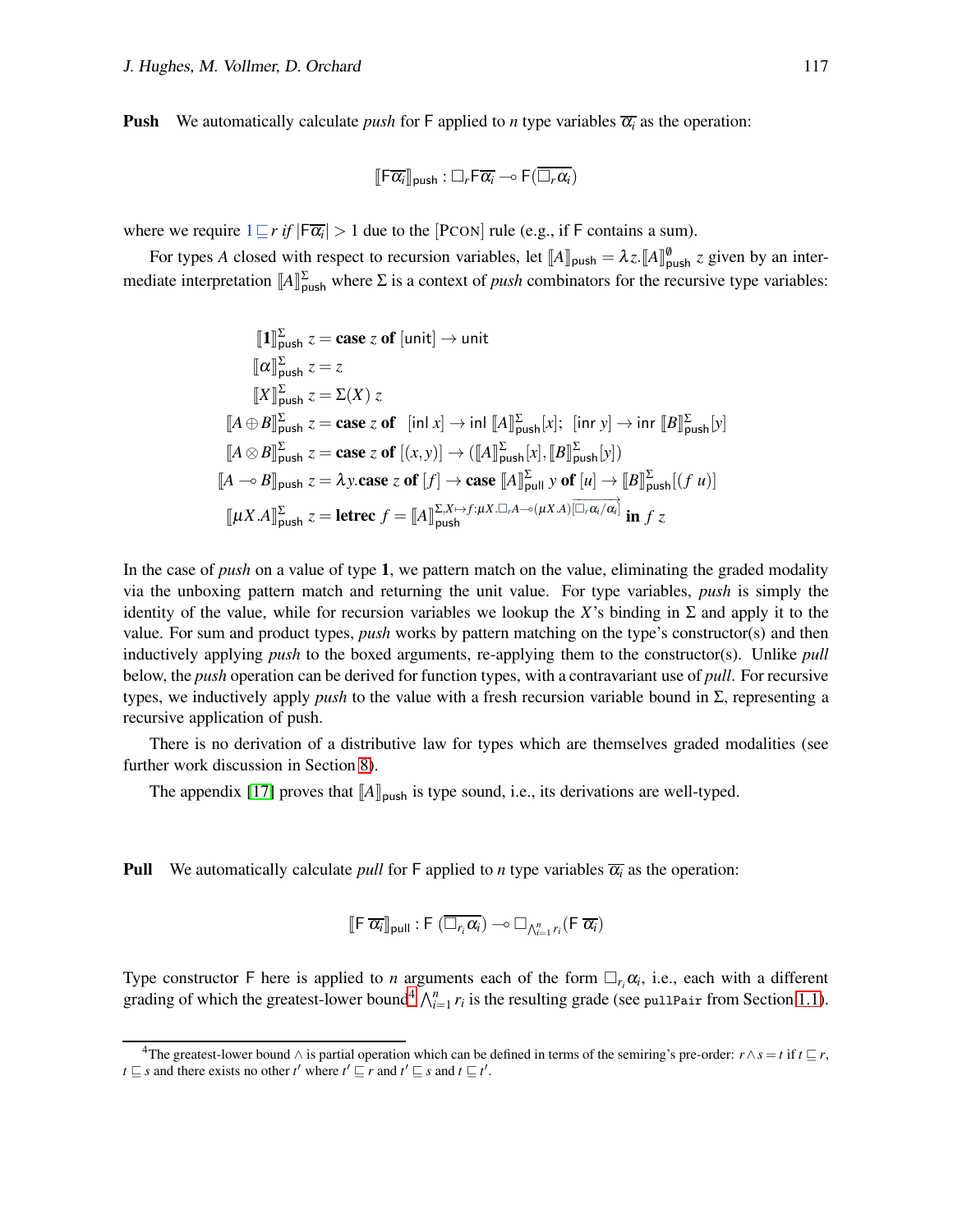For types *A* closed with respect to recursion variables, let  $[A]_{\text{pull}} = \lambda z \cdot [A]_{\text{pull}}^{\emptyset} z$  where:

$$
\llbracket 1 \rrbracket_{\text{pull}}^{\Sigma} z = \text{case } z \text{ of unit} \rightarrow \llbracket \text{unit} \rrbracket
$$
\n
$$
\llbracket \alpha \rrbracket_{\text{pull}}^{\Sigma} z = z
$$
\n
$$
\llbracket X \rrbracket_{\text{pull}}^{\Sigma} z = \Sigma(X) z
$$
\n
$$
\llbracket A \oplus B \rrbracket_{\text{pull}}^{\Sigma} z = \text{case } z \text{ of } \text{ in } x \rightarrow \text{case } \llbracket A \rrbracket_{\text{ pull}}^{\Sigma} x \text{ of } [u] \rightarrow \llbracket \text{in } u \rrbracket;
$$
\n
$$
\text{in } y \rightarrow \text{case } \llbracket B \rrbracket_{\text{ pull}}^{\Sigma} y \text{ of } [v] \rightarrow \llbracket \text{in } v \rrbracket
$$
\n
$$
\llbracket A \otimes B \rrbracket_{\text{ pull}}^{\Sigma} z = \text{case } z \text{ of } (x, y) \rightarrow \text{case } (\llbracket A \rrbracket_{\text{ pull}}^{\Sigma} x, \llbracket B \rrbracket_{\text{ pull}}^{\Sigma} y) \text{ of } ([u], [v]) \rightarrow [(u, v)]
$$
\n
$$
\llbracket \mu X. A \rrbracket_{\text{ pull}}^{\Sigma} z = \text{letrec } f = \llbracket A \rrbracket_{\text{ pull}}^{\Sigma, x \mapsto f : \mu X. A \llbracket \overline{\Box_{r_i} \alpha_i / \alpha_i} \rrbracket_{\neg \Box \wedge_{i=1}^{n} r_i} (\mu X. A) \text{ in } f z
$$

Just like *push*, we cannot apply *pull* to graded modalities themselves. Unlike *push*, we cannot apply *pull* to function types. That is, we cannot derive a distributive law of the form  $(\Box_r A \to \Box_r B) \to \Box_r (A \to B)$ since introducing the concluding  $\Box_r$  would require the incoming function  $(\Box_r A \to \Box_r B)$  to itself be inside  $\Box_r$  due to the promotion rule (PR), which does not match the type scheme for *pull*.

The rest of the derivation above is similar but dual to that of *push*.

The appendix [\[17\]](#page-21-6) proves that  $\llbracket A \rrbracket_{\text{pull}}$  is type sound, i.e., its derivations are well-typed.

**Example 3.1.** To illustrate the above procedures, the derivation of  $\|(\alpha \otimes \alpha) - \beta\|_{\text{push}}$  is:

$$
\lambda z. \llbracket (\alpha \otimes \alpha) \multimap \beta \rrbracket_{\text{push}}^{\theta} z : \Box_r((\alpha \otimes \alpha) \multimap \beta) \multimap ((\Box_r \alpha \otimes \Box_r \alpha) \multimap \Box_r \beta)
$$
\n
$$
= \lambda z. \lambda y. \text{case } z \text{ of } [f] \to \text{case } [\alpha \otimes \alpha]_{\text{pull}}^{\theta} y \text{ of } [u] \to [\beta]_{\text{push}}^{\theta} [(f u)]
$$
\n
$$
= \lambda z. \lambda y. \text{case } z \text{ of } [f] \to \text{case } (\text{case } y \text{ of } (x', y') \to
$$
\n
$$
\text{case } ([\alpha]_{\text{pull}}^{\theta} x', [\alpha]_{\text{pull}}^{\theta} y') \text{ of } ([u], [v]) \to [(u, v)]) \text{ of } [u] \to [\beta]_{\text{push}}^{\theta} [(f u)]
$$
\n
$$
= \lambda z. \lambda y. \text{case } z \text{ of } [f] \to \text{case } (\text{case } y \text{ of } (x', y') \to \text{case } (x', y') \text{ of } ([u], [v]) \to [(u, v)]) \text{ of } [u] \to [(f u)]
$$

Remark 1. One might ponder whether linear logic's exponential !*A* [\[12\]](#page-21-0) is modelled by the graded necessity modality over  $\mathbb{N}_{\infty}$  intervals, i.e., with  $!A \triangleq \Box_{0,\infty}A$ . This is a reasonable assumption, but  $\Box_{0,\infty}A$ has a slightly different meaning to *!A*, exposed here: whilst  $\llbracket A \otimes B \rrbracket_{\text{push}} : \Box_{0..\infty}(A \otimes B) \multimap (\Box_{0..\infty}A \otimes$ 0..∞*B*) is derivable in GRMINI*<sup>P</sup>* , linear logic does not permit !(*A*⊗*B*) ⊸ (!*A*⊗!*B*). Models of ! provide only a monoidal functor structure which gives *pull* for ⊗, but not *push* [\[2\]](#page-20-4). This structure can be recovered in Granule through the introduction of a partial type-level operation which selectively disallows *push* for  $\otimes$  in semirings which model the ! modality of linear logic<sup>[5](#page-9-0)</sup> [\[15\]](#page-21-7).

The algorithmic definitions of 'push' and 'pull' can be leveraged in a programming context to automatically yield these combinators for practical purposes. We discuss how this is leveraged inside the Granule compiler in Section [4](#page-11-0) and two techniques for leveraging it for Linear Haskell in Section [5.](#page-13-0) Before that, we study the algebraic behaviour of the derived distributive laws.

#### <span id="page-9-1"></span>3.1 Properties

We consider here the properties of these derived operations. Prima facie, the above *push* and *pull* operations are simply distributive laws between two (parametric) type constructors  $F$  and  $\Box_r$ , the latter being the graded modality. However, both F and  $\Box_r$  have additional structure. If the mathematical terminology

<span id="page-9-0"></span><sup>5</sup>The work in [\[15\]](#page-21-7) arose as a result of the writing of this paper.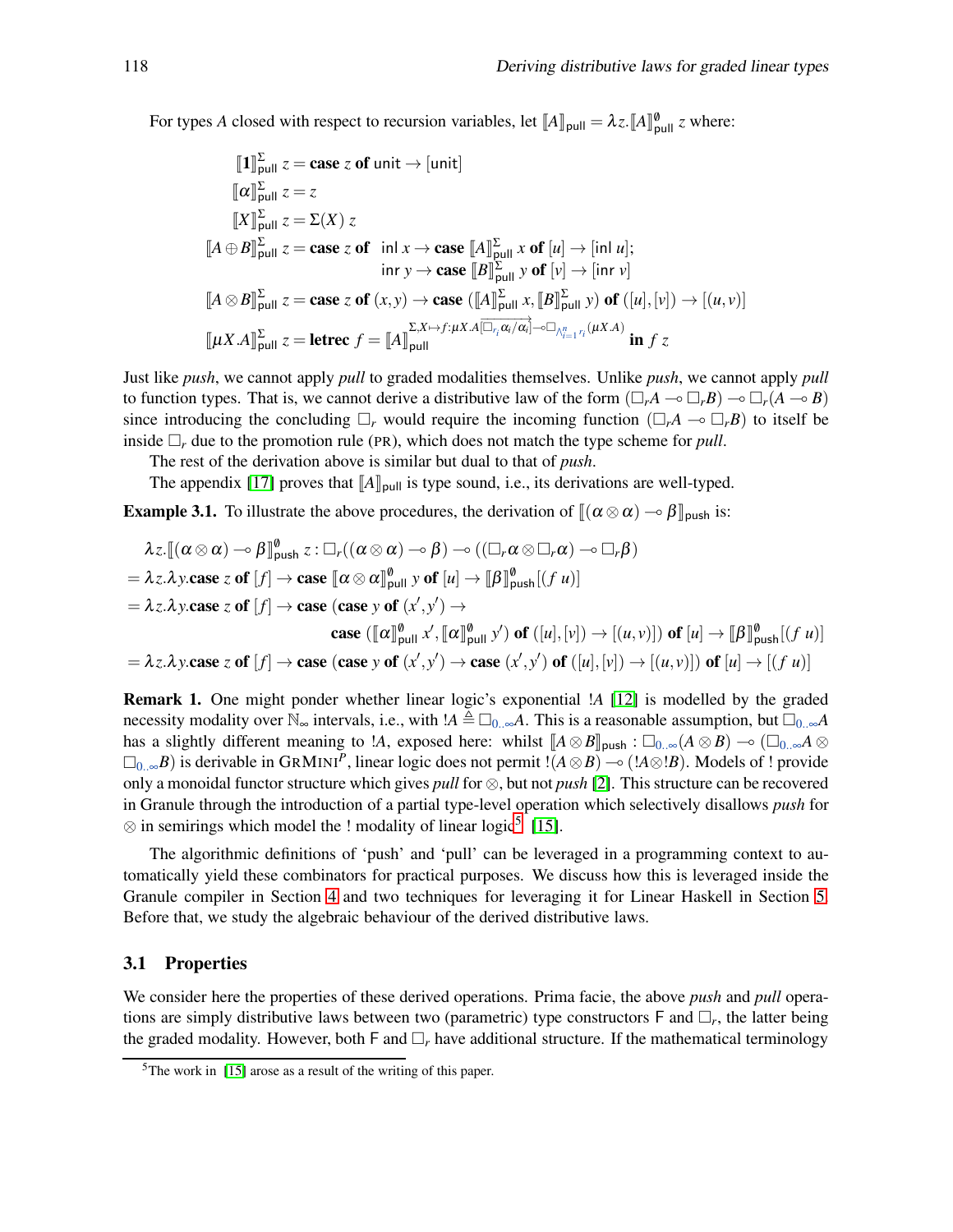of 'distributive laws' is warranted, then such additional structure should be preserved by *push* and *pull* (e.g., as in how a distributive law between a monad and a comonad must preserve the behaviour of the monad and comonad operations after applying the distributive law [\[25\]](#page-22-3)); we explain here the relevant additional structure and verify the distributive law properties.

Firstly, we note that these distributive laws are mutually inverse:

Proposition 3.1 (Pull is right inverse to push). *For all n-arity types* F *which do not contain function types, then for type variables*  $(\alpha_i)_{i \in [1..n]}$  *and for all grades*  $r \in \mathscr{R}$  *where*  $1 \sqsubseteq r$  *if*  $|\mathsf{F} \overline{\alpha_i}| > 1$ *, then:* 

 $\overline{\mathbb{F}}$   $\overline{\alpha_i}$  <sub>pull</sub> $(\overline{\mathbb{F}} \overline{\alpha_i}$  <sub>push</sub> $) = id : \Box_r \overline{\mathbb{F}} \overline{\alpha_i} \longrightarrow \Box_r \overline{\mathbb{F}} \overline{\alpha_i}$ 

Proposition 3.2 (Pull is left inverse to push). *For all n-arity types* F *which do not contain function types, then for type variables*  $(\alpha_i)_{i \in [1..n]}$  *and for all grades*  $r \in \mathscr{R}$  *where*  $1 \sqsubseteq r$  *if*  $|\mathsf{F}\overline{\alpha_i}| > 1$ *, then:* 

$$
\llbracket \mathsf{F} \ \overline{\alpha_i} \rrbracket_{\mathsf{push}} (\llbracket \mathsf{F} \ \overline{\alpha_i} \rrbracket_{\mathsf{pull}}) = id \ : \mathsf{F}(\Box_r \overline{\alpha_i}) \multimap \mathsf{F}(\Box_r \overline{\alpha_i})
$$

The appendix [\[17\]](#page-21-6) gives the proofs, leveraging the equational theory of GRMINI*<sup>P</sup>* .

Applying a mathematical perspective,  $\Box_r$  is also an endofunctor with its object mapping provided by the type constructor itself and its morphism mapping behaviour defined as follows:

**Definition 3.1** ( $\Box_r$  functor). Given a function  $f:\alpha\to\beta$  (a closed function term) then  $\Box_rf:\Box_r\alpha\to\Box_r\beta$ is the morphism mapping of the endofunctor  $\Box_r$  defined:

$$
\Box_r f = \lambda x.\text{case } x \text{ of } [y] \rightarrow [fy]
$$

For types  $F\alpha$  we can also automatically derive the morphism mapping of a covariant functor, which we write as  $\lbrack \lbrack \lbrack \varepsilon \rbrack \rbrack_{\text{fmap}}$  whose definition is standard (e.g., applied in Haskell [\[21\]](#page-21-8)) given in the appendix [\[17\]](#page-21-6). Distributive laws between endofunctors should be natural transformations, which is indeed the case for our derivations:

**Proposition 3.3** (Naturality of push). *For all unary type constructors* F *such that*  $[\![F\alpha]\!]_{\text{push}}$  *is defined,*  $a$ nd given a closed function term  $f:\alpha\to\beta$ , then:  $[\![\mathsf{F}]\!]_{\mathsf{fmap}}\Box_r f\circ[\![\mathsf{F}\alpha]\!]_{\mathsf{push}}=[\![\mathsf{F}\beta]\!]_{\mathsf{push}}\circ\Box_r[\![\mathsf{F}]\!]_{\mathsf{fmap}}f$ , i.e.:



**Proposition 3.4** (Naturality of pull). *For all unary type constructors*  $\mathsf{F}$  *such that*  $\lbrack \lbrack \mathsf{F}\alpha \rbrack_{\text{pull}}$  *is defined, and*  $given\ a\ closed\ function\ term\ f:\alpha\multimap\beta,\ then\colon\thinspace\Box_r[\![\mathsf{F}]\!]_{\mathsf{fmap}}f\circ[\![\mathsf{F}\alpha]\!]_{\mathsf{pull}}=[\![\mathsf{F}\beta]\!]_{\mathsf{pull}}\circ[\![\mathsf{F}]\!]_{\mathsf{fmap}}\Box_rf, i.e.:$ 

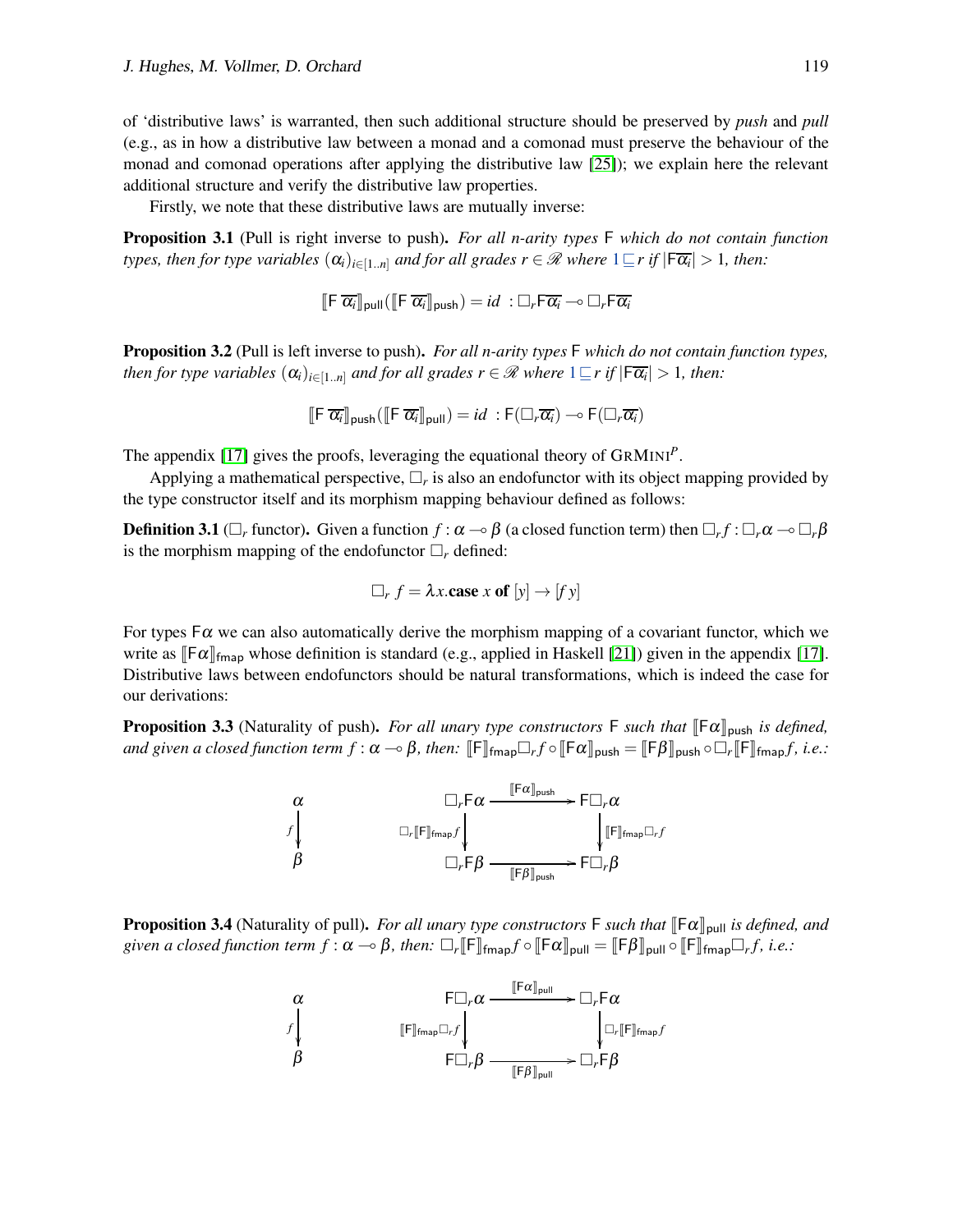The appendix [\[17\]](#page-21-6) gives the proofs. Note that the naturality results here are for cases of unary type constructors F that are covariant functors, written with a single parameter  $\alpha$ . This can easily generalise to *n*-ary type constructors.

Not only is  $\Box_r$  an endofunctor but it also has the structure of a *graded comonad* [\[10,](#page-21-9) 20, [23,](#page-21-3) 24].

Definition 3.2 (Graded comonadic operations). The GRMINI<sup>P</sup> calculus (and Granule) permits the derivation of graded comonadic operations [22] for the semiring graded necessity  $\Box_r$ , defined:

$$
\varepsilon_A: \Box_1 A \multimap A = \lambda x.\textbf{case } x \textbf{ of } [z] \to z
$$

$$
\delta_{r,s,A}: \Box_{r+s} A \multimap \Box_r \Box_s A = \lambda x.\textbf{case } x \textbf{ of } [z] \to [[z]]
$$

The derived distributive laws preserve these graded comonadic operations i.e., the distributive laws are well-behaved with respect to the graded comonadic structure of  $\Box_r$ , captured by the following properties:

**Proposition 3.5** (Push preserves graded comonads). *For all* F *such that*  $\|\mathsf{F}\overline{\alpha_i}\|_{\text{push}}$  *is defined and* F *does not contain* ⊸ *(to avoid issues of contravariance in* F*) then:*



**Proposition 3.6** (Pull preserves graded comonads). *For all* F *such that*  $\|\mathsf{F}\overline{\alpha_i}\|_{\text{pull}}$  *is defined then:* 



The appendix [\[17\]](#page-21-6) gives the proofs.

### <span id="page-11-0"></span>4 Implementation in Granule

The Granule type checker implements the algorithmic derivation of *push* and *pull* distributive laws as covered in the previous section. Whilst the syntax of GRMINI*<sup>P</sup>* types had unit, sum, and product types as primitives, in Granule these are provided by a more general notion of type constructor which can be extended by user-defined, generalized algebraic data types (GADTs). The procedure outlined in Section [3](#page-7-0) is therefore generalised slightly so that it can be applied to any data type: the case for  $A \oplus B$  is generalised to types with an arbitrary number of data constructors.

Our deriving mechanism is exposed to programmers via explicit (visible) type application (akin to that provided in GHC Haskell [\[8\]](#page-21-10)) on reserved names push and pull. Written push @T or pull @T, this signals to the compiler that we wish to derive the corresponding distributive laws at the type T. For example, for the List : Type  $\rightarrow$  Type data type from the standard library, we can write the expression push @List which the type checker recognises as a function of type:

push @List :  $\forall$  {a : Type, s : Semiring, r : s} . {1  $\leq$  r}  $\Rightarrow$  (List a) [r]  $\rightarrow$  List (a [r])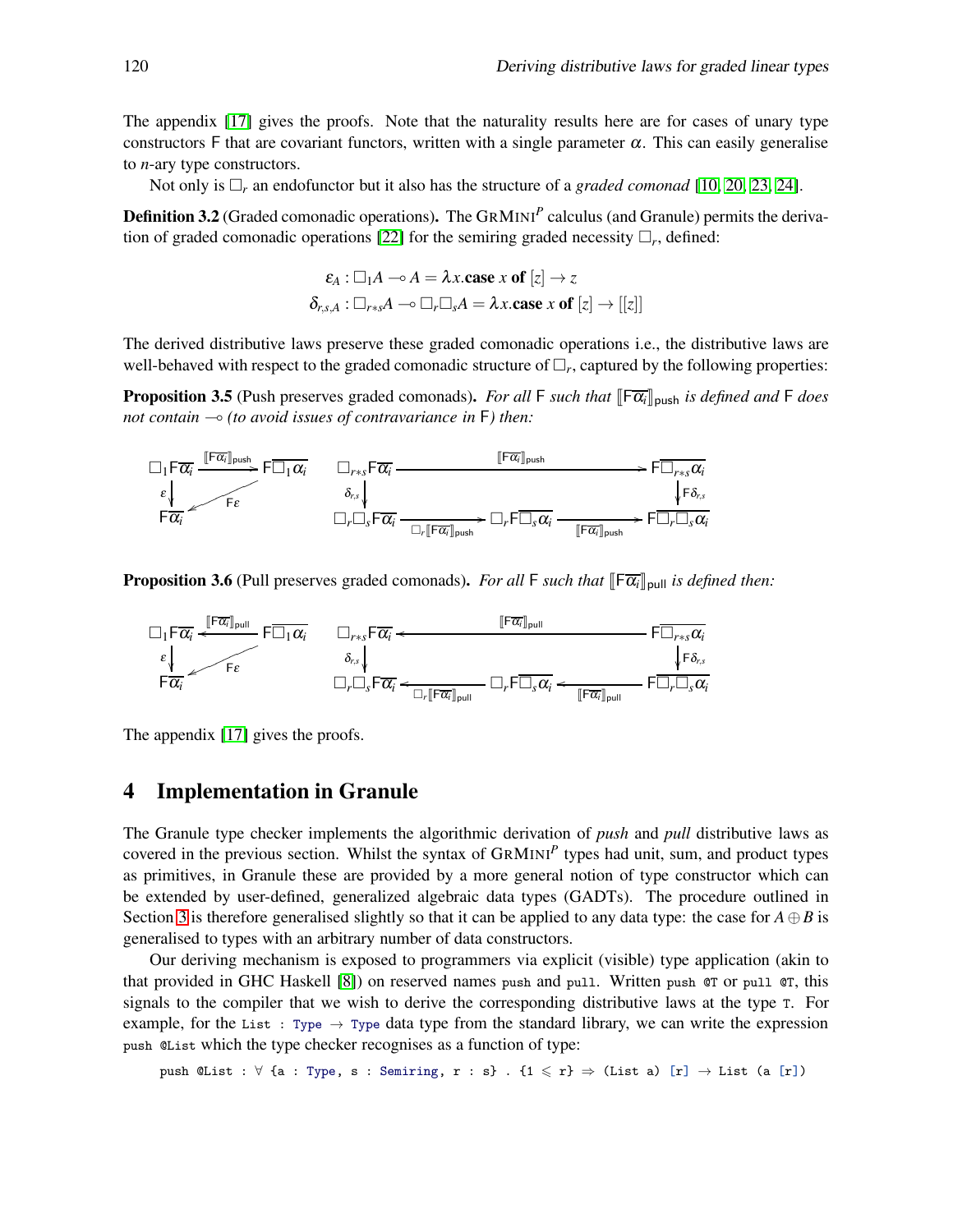Note this function is not only polymorphic in the grade, but polymorphic in the semiring itself. Granule identifies different graded modalities by their semirings, and thus this operation is polymorphic in the graded modality. When the type checker encounters such a type application, it triggers the derivation procedure of Section [3,](#page-7-0) which also calculates the type. The result is then stored in the state of the frontend to be passed to the interpreter (or compiler) after type checking. The derived operations are memoized so that they need not be re-calculated if a particular distributive law is required more than once. Otherwise, the implementation largely follows Section [3](#page-7-0) without surprises, apart from some additional machinery for specialising the types of data constructors coming from (generalized) algebraic data types.

Examples Section [1](#page-0-1) motivated the crux of this paper with a concrete example, which we can replay here in concrete Granule, using its type application technique for triggering the automatic derivation of the distributive laws. Previously, we defined pushPair by hand which can now be replaced with:

```
push \mathbb{Q}(,) : \forall {a, b : Type, s : Semiring, r : s} . (a, b) [r] \rightarrow (a [r], b [r])
```
Note that in Granule (,) is an infix type constructor for products as well as terms. We could then replace the previous definition of fst' from Section [1](#page-0-1) with:

```
fst' : \forall {a, b : Type, r : Semiring} . {0 \leq r} \Rightarrow (a, b) [r] \rightarrow a
fst' = let [x'] = fst (push @(), x) in x'
```
The point however in the example is that we need not even define this intermediate combinator, but can instead write the following wherever we need to compute the first projection of  $myPair : (a, b) [r]:$ 

```
extract (fst (push @(,) myPair)) : a
```
We already saw that we can then generalise this by applying this first projection inside of the list myPairList : (List (a, b)) [r] directly, using push @List.

In a slightly more elaborate example, we can use the pull combinator for pairs to implement a function that duplicates a pair (given that both elements can be consumed twice):

copyPair :  $\forall$  {a, b : Type} . (a [0..2], b [2..4])  $\rightarrow$  ((a, b), (a, b)) copyPair  $x = copy$  (pull  $Q(.) x$ ) -- where, copy : a [2]  $\rightarrow$  (a, a)

Note pull here computes the greated-lower bound of intervals 0..2 and 2..4 which is 2..2, i.e., we can provide a pair of a and b values which can each be used exactly twice, which is what is required for copy.

As another example, interacting with Granule's indexed types (GADTs), consider a simple programming task of taking the head of a sized-list (vector) and duplicating it into a pair. The head operation is typed: head :  $\forall$  {a : Type, n : Nat}. (Vec (n + 1) a) [0..1]  $\rightarrow$  a which has a graded modal input with grade 0..1 meaning the input vector is used 0 or 1 times: the head element is used once (linearly) for the return but the tail is discarded.

This head element can then be copied if it has this capability via a graded modality, e.g., a value of type (Vec  $(n + 1)$   $(a [2])$ )  $[0..1]$  permits:

```
copyHead' : \forall {a : Type, n : Nat} . (Vec (n + 1) (a [2])) [0..1] \rightarrow (a, a)copyHead' xs = let [y] = head xs in (y, y) -- [y] unboxes (a [2]) to y:a usable twice
```
Here we "unbox" the graded modal value of type a [2] to get a non-linear variable y which we can use precisely twice. However, what if we are in a programming context where we have a value  $Vec$  (n + 1) a with no graded modality on the type a? We can employ two idioms here: (i) take a value of type (Vec  $(n + 1)$  a)  $[0..2]$  and split its modality in two: (Vec  $(n + 1)$  a)  $[2]$   $[0..1]$  (ii) then use *push* on the inner graded modality  $[2]$  to get (Vec  $(n + 1)$   $(a [2])$ )  $[0..1]$ .

Using push @Vec we can thus write the following to duplicate the head element of a vector: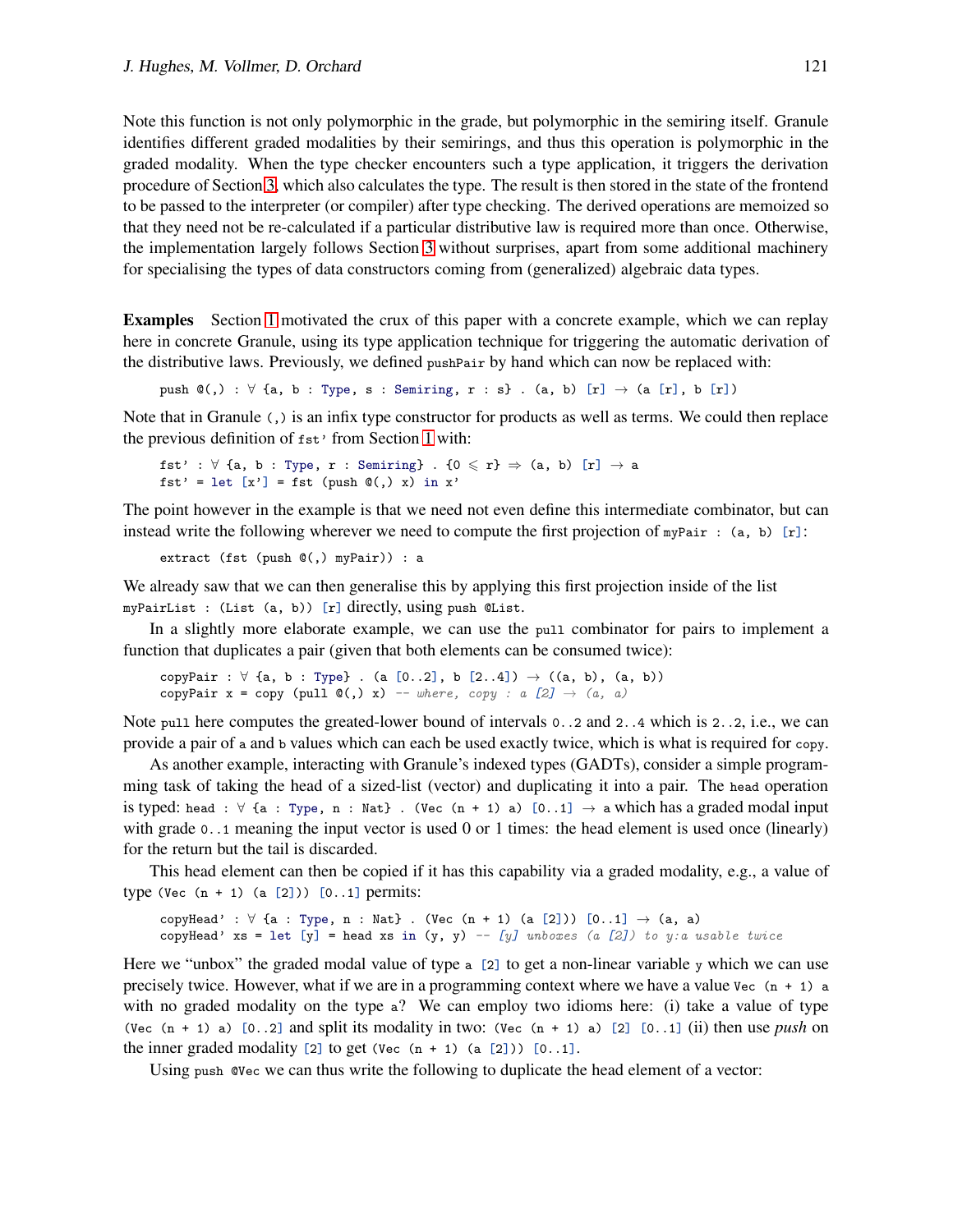copyHead :  $\forall$  {a : Type, n : Nat} . (Vec  $(n + 1)$  a)  $[0..2] \rightarrow (a, a)$ copyHead = copy . head . boxmap [push @Vec] . disject

which employs combinators from the standard library and the derived distributive law, of type:

```
boxmap : \forall {a b : Type, s : Semiring, r : s} . (a \rightarrow b) [r] \rightarrow a [r] \rightarrow b [r]
disject : \forall {a : Type, s : Semiring, n m : s} . a [m * n] \rightarrow (a [n]) [m]
push @Vec : \forall {a : Type, n : Nat, s : Semiring, r : s} . (Vec n a) [r] \rightarrow Vec n (a [r])
```
### <span id="page-13-0"></span>5 Application to Linear Haskell

While Granule has been pushing the state-of-the-art in graded modal types, similar features have been added to more mainstream languages. Haskell has recently added support for linear types via an underlying graded system which enables linear types as a smooth extension to GHC's current type system  $[3]$ .<sup>[6](#page-13-1)</sup> Functions may be linear with respect to their input (meaning, the function will consume its argument exactly once if the result is consumed exactly once), but they can also consume their argument  $r$  times for some multiplicity r via explicit 'multiplicity polymorphism'. Unlike Granule, Linear Haskell limits this multiplicity to the set of either one or many (the paper speculates about extending this with zero)—full natural numbers or other semirings are not supported.

In Linear Haskell, the function type (a  $\chi$ r  $\rightarrow$  b) can be read as "a function from a to b which uses a according to r" where r is either 1 (also written as 'One) or  $\omega$  (written as 'Many). For example, the following defines and types the linear and non-linear functions swap and copy in Linear Haskell:

```
1 {-# LANGUAGE LinearTypes #-}
2 import GHC.Types
3
4 swap :: (a %1 -> b %1 -> c) %1 -> (b %1 -> a %1 -> c)
5 swap f \times y = f \times x6
\tau copy :: a %'Many -> (a, a)
8 copy x = (x, x)
```
Assigning the type a  $\chi_1 \rightarrow \chi_2$ , a) to copy would result in a type error due to a mismatch in multiplicity.

The approach of Linear Haskell (as formally defined by Bernardy et al. [\[3\]](#page-20-2)) resembles earlier coeffect systems [\[11,](#page-21-2) [23\]](#page-21-3) and more recent work on graded systems which have appeared since [\[1,](#page-20-1) [7\]](#page-20-5). In these approaches there is no underlying linear type system (as there is in Granule) but grading is instead pervasive with function arrows carrying a grade describing the use of their parameter. Nevertheless, recent systems also provide a graded modality as this enables more fine-grained usage information to be ascribed to compound data. For example, without graded modalities it cannot be explained that the first projection on a pair uses the first component once and its second component not at all (instead a single grade would have to be assigned to the entire pair).

We can define a graded modality in Linear Haskell via the following Box data type that is parameterized over the multiplicity  $r$  and the value type  $a$ , defined as:

1 data Box r a where { Box :: a  $\frac{9}{6}$ r -> Box r a }

A Box type is necessary to make explicit the notion that a value may be consumed a certain number of times, where ordinarily Linear Haskell is concerned only with whether individual functions consume their arguments linearly or not. Thus, distributive laws of the form discussed in this paper then become useful in practice when working with Linear Haskell.

<span id="page-13-1"></span><sup>6</sup>Released as part of GHC v9.0.1 in February 2021 [https://www.haskell.org/ghc/download\\_ghc\\_9\\_0\\_1.html](https://www.haskell.org/ghc/download_ghc_9_0_1.html)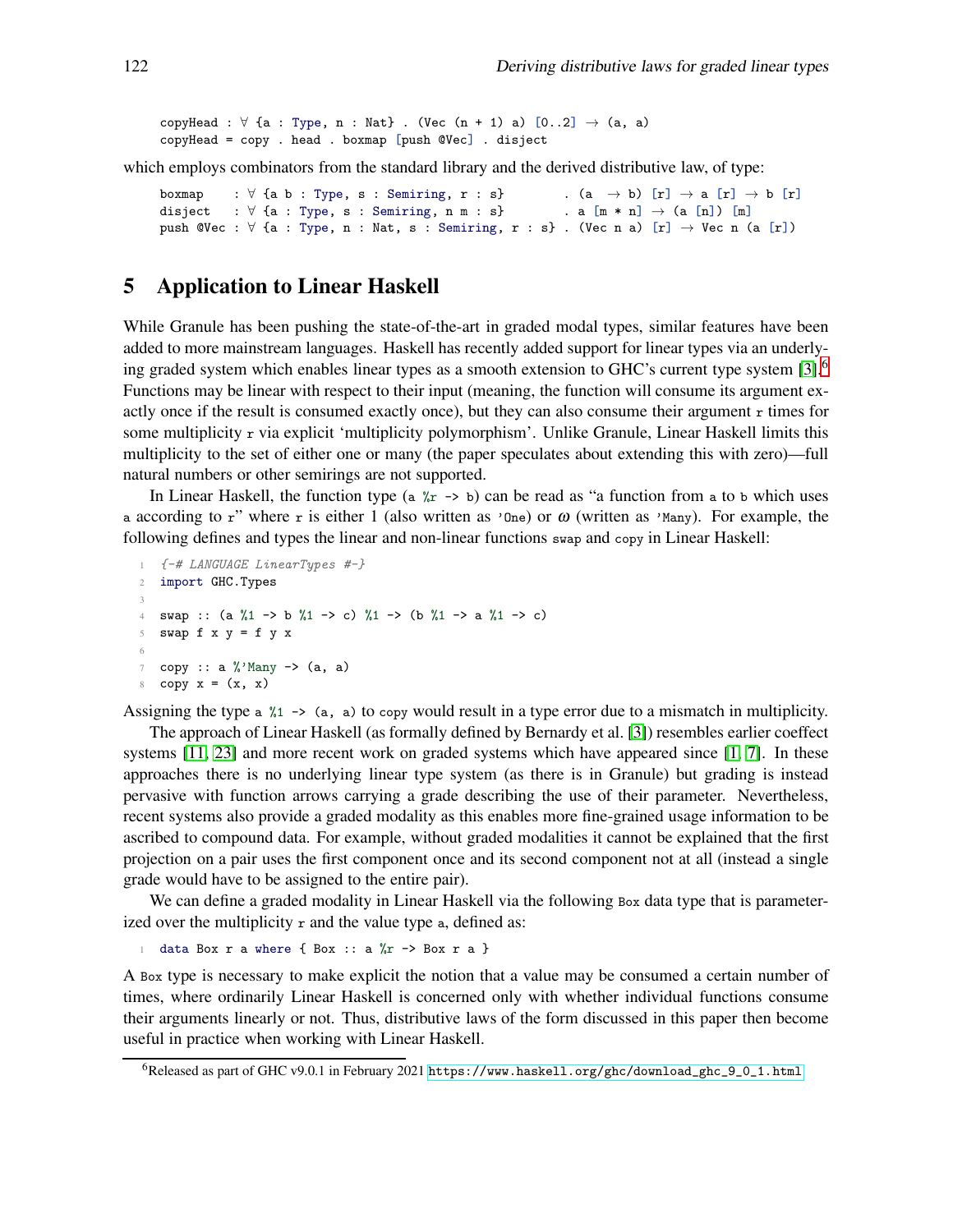The pushPair and pullPair functions from Section [1](#page-0-1) can then be implemented in Linear Haskell with the help of this Box type:

```
1 pushPair :: Box r (a, b) %1 -> (Box r a, Box r b)
2 pushPair (Box (x, y)) = (Box x, Box y)
1 pullPair :: (Box r a, Box r b) %1 -> Box r (a, b)
2 pullPair (Box x, Box y) = Box (x, y)
```
Interestingly, pushPair could also be implemented as a function of type (a, b)  $\chi$ r -> (Box r a, Box r b), and in general we can formulate push combinators typed (f a)  $\chi_r \rightarrow f$  (Box r a), i.e., consuming the input  $r$  times, returning a box with multiplicity  $r$ , but we stick with the above formulation for consistency.

While more sophisticated methods are outlined in this paper for automatically synthesizing these functions in the context of Granule, in the context of Linear Haskell (which has a simpler notion of grading) distributive laws over unary and binary type constructors can be captured with type classes:

```
1 class Pushable f where
     push :: Box r (f a) \frac{1}{2} -> f (Box r a)
3 class Pushable2 f where
4 push2 :: Box r (f a b) \frac{9}{1} > f (Box r a) (Box r b)
5
6 class Pullable f where
      pull :: f (Box r a) \frac{9}{4} -> Box r (f a)
8 class Pullable2 f where
9 pull2 :: f (Box r a) (Box r b) \frac{9}{4} Box r (f a b)
```
Separate classes here are defined for unary and binary cases, as working generically over both is tricky in Haskell. Implementing an instance of Pushable2 for pairs is then:

```
1 instance Pushable2 (,) where
2 push2 (Box (x, y)) = (Box x, Box y)
```
This implementation follows the procedure of Section [3.](#page-7-0) A pair type *A*⊗*B* is handled by pattern matching on (Box  $(x, y)$ ) and boxing both fields in the pair (Box  $x$ , Box  $y$ ).

A Haskell programmer may define instances of these type classes for their own data types, but as discussed in Section [1,](#page-0-1) this is tedious from a software engineering perspective. Template Haskell is a meta-programming system for Haskell that allows compile-time generation of code, and one of the use cases for Template Haskell is generating boilerplate code [\[26\]](#page-22-4). The instances of Pushable and Pullable for algebraic data types are relatively straightforward, so we implemented procedures that will automatically generate these type class instances for arbitrary user-defined types (though types with so-called "phantom" parameters are currently not supported).

For example, if a programmer wanted to define a Pushable instance for the data type of a linear List a, they would write:

```
1 data List a where
2 Cons :: a %1-> List a %1-> List a
3 Nil :: List a
4 $(derivePushable ''List)
```
Here, derivePushable is a Template Haskell procedure<sup>[7](#page-14-0)</sup> that takes a name of a user-defined data type and emits a top-level declaration, following the strategy outlined in Section [3.](#page-7-0) For the List a data type above, we can walk through the type as derivePushable would. Because List a has two constructors, a case statement is necessary (our code generator will use a 'case lambda'). This case will have branches

<span id="page-14-0"></span><sup>7</sup>Available online: <https://github.com/granule-project/deriving-distributed-linear-haskell>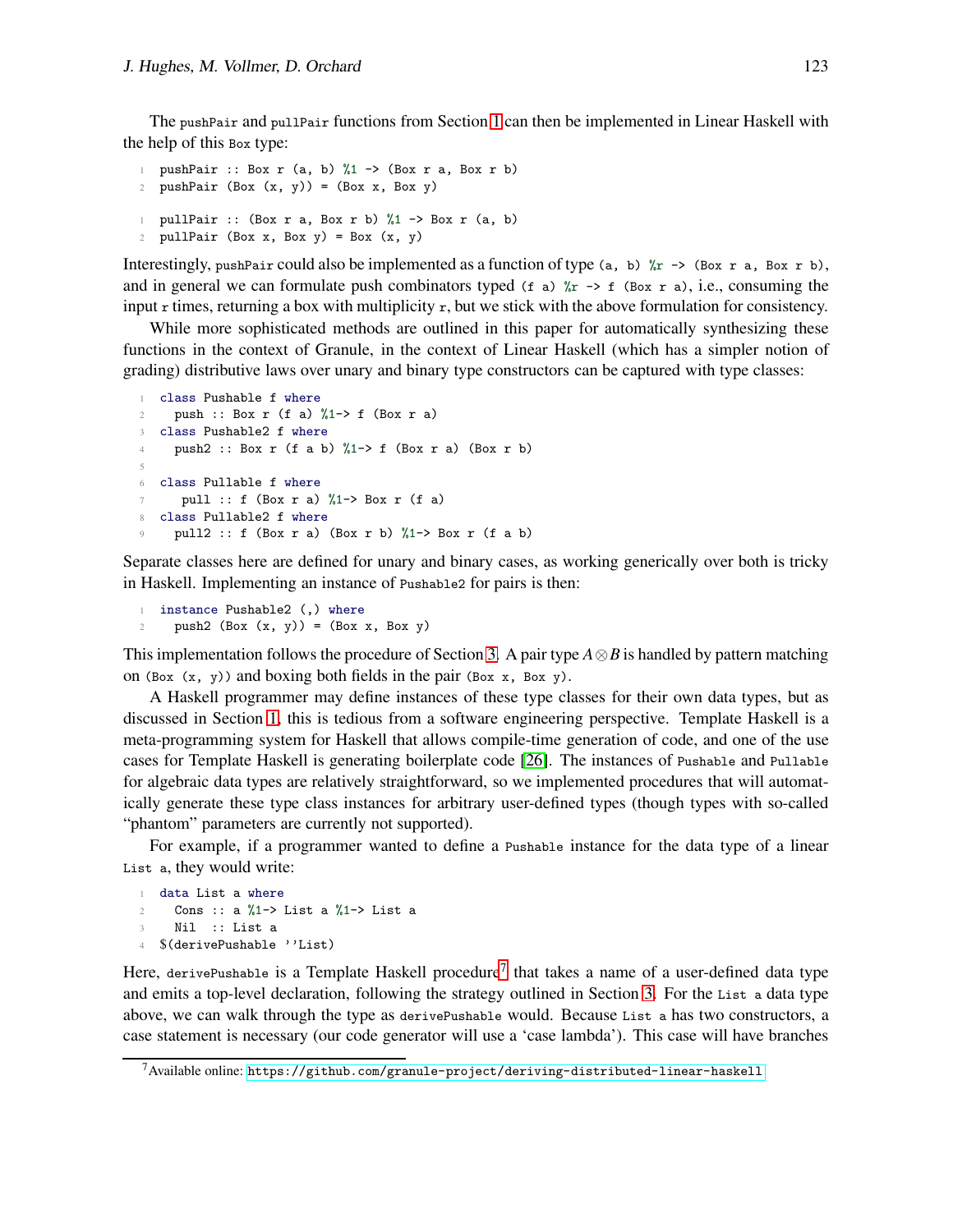for each of the Cons and Nil constructors—in the body of the former it must box the first field (of type a) and recursively apply push to the second field (of type List a) after boxing it, and in the body of the latter it must simply return Nil. The full code generated by derivePushable 'List is given below.

```
1 derivePushable ''List
2 =====>3 instance Pushable List where
4 push
5 = \text{case}6 Box (Cons match_a4BD match_a4BE)
7 -> (Cons (Box match_a4BD)) (push (Box match_a4BE))
8 Box Nil -> Nil
```
Later, in Section [7,](#page-17-0) we will discuss other combinators and type classes that are useful in Linear Haskell.

The applicability of our proposed deriving method to Haskell shows that it is useful beyond the context of the Granule project. Despite Haskell not having a formal semantics, we believe the same equational reasoning can be applied to show that the properties in Section [3.1](#page-9-1) also hold for these distributive laws in Linear Haskell. As more programming languages adopt type system features similar to Granule and Linear Haskell, we expect that deriving/synthesizing or otherwise generically implementing combinators derived from distributive laws will be increasingly useful.

### <span id="page-15-0"></span>6 Typed-analysis of Consumption in Pattern Matching

This paper's study of distributive laws provides an opportunity to consider design decisions for the *typed analysis of pattern matching* since the operations of Section [3](#page-7-0) are derived by pattern matching in concert with grading. We compare here the choices made surrounding the typing of pattern matching in four works (1) Granule and its core calculus [22] (2) the graded modal calculus Λ *<sup>p</sup>* of Abel and Bernardy [\[1\]](#page-20-1) (3) the dependent graded system GRAD of Choudhury et al. [\[7\]](#page-20-5) and (4) Linear Haskell [\[3\]](#page-20-2).

**Granule** Pattern matching against a graded modality  $\Box_r A$  (with pattern  $[p]$ ) in Granule is provided by the PBOX rule (Figure [2\)](#page-5-0) which triggers typing pattern *p* 'under' a grade *r* at type *A*. This was denoted via the optional grade information  $r \vdash p : A \rhd \Gamma$  which then pushes grading down onto the variables bound within *p*. Furthermore, it is only under such a pattern that wildcard patterns are allowed ([PWILD]), requiring 0⊑*r*, i.e., *r* can approximate 0 (where 0 denotes weakening). None of the other systems considered here have such a facility for weakening via pattern matching.

For a type A with more than one constructor  $(|A| > 1)$ , pattern matching its constructors underneath an *r*-graded box requires  $1 \sqsubseteq r$ . For example, eliminating sums inside an *r*-graded box  $\Box_r(A \oplus B)$  requires 1⊑*r* as distinguishing inl or inr constitutes a *consumption* which reveals information (i.e., pattern matching on the 'tag' of the data constructors). By contrast, a type with only one constructor cannot convey any information by its constructor and so matching on it is not counted as a consumption: eliminating  $\Box_r(A \otimes B)$  places no requirements on *r*. The idea that unary data types do not incur consumption (since no information is conveyed by its constructor) is a refinement here to the original Granule paper as described by Orchard et al. [22], which for [PCON] had only the premise  $1 \subseteq r$  rather than  $|A| > 1 \implies 1 \subseteq r$ here (although the implementation already reflected this idea).

**The**  $\Lambda^p$  **calculus** Abel and Bernardy's unified modal system  $\Lambda^p$  is akin to Granule, but with pervasive grading (rather than base linearity) akin to the coeffect calculus [\[23\]](#page-21-3) and Linear Haskell [\[3\]](#page-20-2) (discussed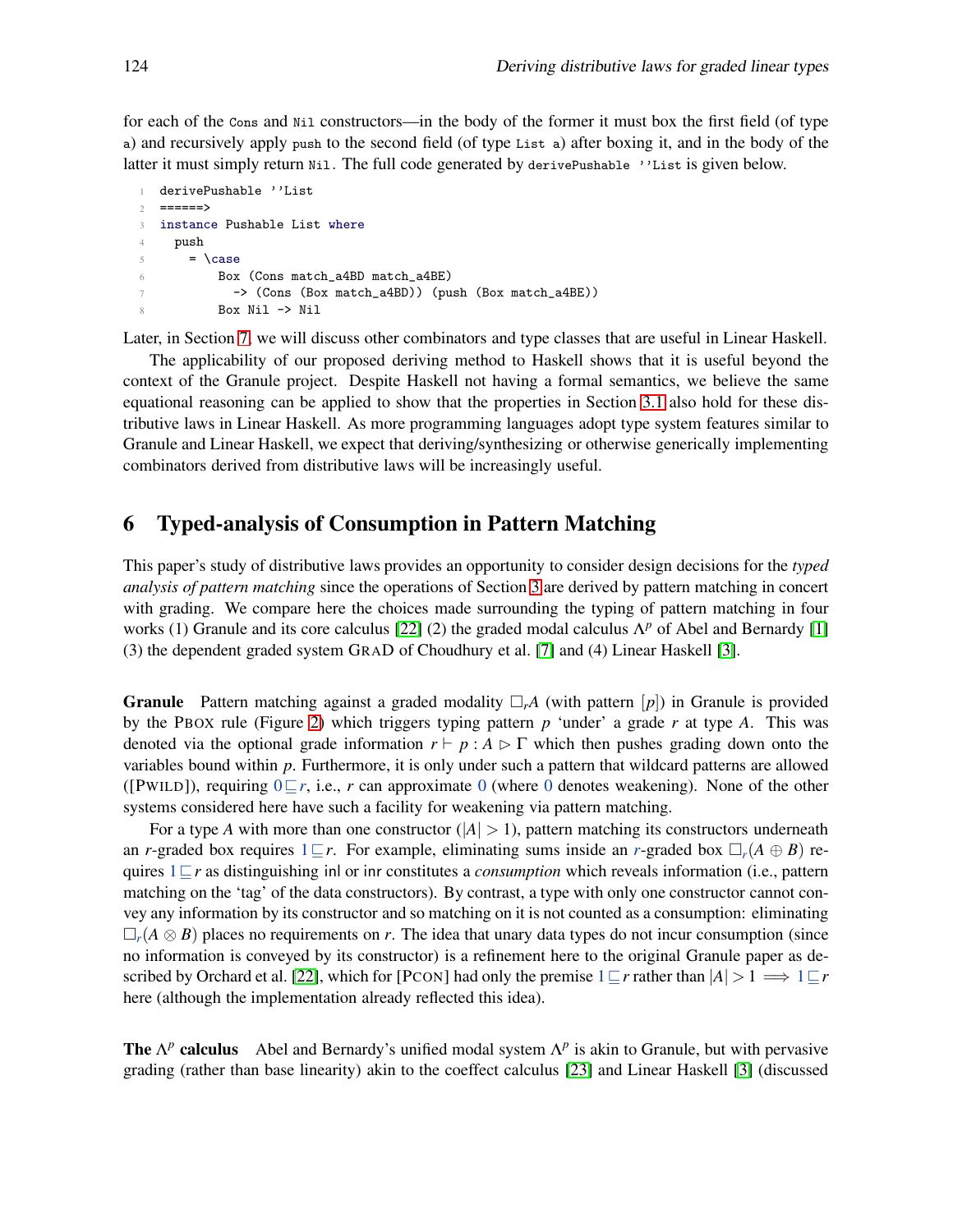in Section [5\)](#page-13-0). Similarly to the situation in Granule,  $\Lambda^p$  also places a grading requirement when pattern matching on a sum type, given by the following typing rule in their syntax  $[1, Fig 1, p.4]$ :

$$
\frac{\gamma \Gamma \vdash t : A_1 + A_2 \qquad \delta \Gamma, x_i : {}^q A_i \vdash u_i : C \qquad q \le 1}{(q\gamma + \delta)\Gamma \vdash \text{case}^q t \text{ of } \{\text{inj}_1 x_1 \mapsto u_1; \text{inj}_2 x_2 \mapsto u_2\} : C} + \text{ELIM}
$$

The key aspects here are that variables  $x_i$  bound in the case are used with grade  $q$  as denoted by the graded assumption  $x_i$ :<sup>*q*</sup>  $A_i$  in the context of typing  $u_i$  and then that  $q \leq 1$  which is exactly our constraint that 1⊑*r* (their ordering just runs in the opposite direction to ours). For the elimination of pair and unit types in Λ<sup>*p*</sup> there is no such constraint, matching our idea that arity affects usage, captured in Granule by  $|A| > 1 \implies 1 \subseteq r$ . Their typed-analysis of patterns is motivated by their parametricity theorems.

GRAD The dependent graded type system GRAD of Choudhury et al. also considers the question of how to give the typing of pattern matching on sum types, with a rule in their system [\[7,](#page-20-5) p.8] which closely resembles the  $+$ -ELIM rule for  $\Lambda^p$ :

$$
\frac{\Delta; \Gamma_1 \vdash q: A_1 \oplus A_2 \qquad \Delta; \Gamma_2 \vdash b_1: A_1 \stackrel{q}{\rightarrow} B \qquad \Delta; \Gamma_2 \vdash b_2: A_2 \stackrel{q}{\rightarrow} B \qquad 1 \leq q}{\Delta; q \cdot \Gamma_1 + \Gamma_2 \vdash \mathbf{case}_q \ a \ \mathbf{of} \ b_1; b_2 : B} \qquad 1 \leq q \text{STcase}
$$

The direction of the preordering in GRAD is the same as that in Granule but, modulo this ordering and some slight restructuring, the case rule captures the same idea as  $\Lambda^p$ : "both branches of the base analysis *must* use the scrutinee at least once, as indicated by the  $1 \leq q$  constraint." [\[7,](#page-20-5) p.8]. Choudhury et al., also provide a heap-based semantics which serves to connect the meaning of grades with a concrete operational model of usage, which then motivates the grading on sum elimination here. In the simplytyped version of GRAD, matching on the components of a product requires that each component is consumed linearly.

Linear Haskell The paper on Linear Haskell by Bernardy et al. [\[3\]](#page-20-2) has a case expression for eliminating arbitrary data constructors, with grading similar to the rules seen above. Initially, this rule is for the setting of a semiring over  $\mathcal{R} = \{1, \omega\}$  (described in Section [5\)](#page-13-0) and has no requirements on the grading to represent the notion of inspection, consumption, or usage due to matching on (multiple) constructors. This is reflected in the current implementation where we can define the following sum elimination:

```
1 match :: (Either a b) \chir -> (a \chi1 -> c) -> (b \chi1 -> c) -> c
2 match (Left x) f = f x
```

```
3 match (Right x) g = g x
```
However, later when considering the generalisation to other semirings they state that "*typing rules are mostly unchanged with the caveat that* case<sub> $\pi$ </sub> *must exclude*  $\pi = 0$ " [\[3,](#page-20-2) §7.2, p.25] where  $\pi$  is the grade of the case guard. This appears a more coarse-grained restriction than the other three systems, excluding even the possibility of Granule's weakening wildcard pattern which requires  $0 \leq \pi$ . Currently, such a pattern must be marked as 'Many in Linear Haskell (i.e., it cannot explain that first projection on a pair does not use the pair's second component). Furthermore, the condition  $\pi \neq 0$  does not require that  $\pi$  actually represents a consumption, unlike the approaches of the other three systems. The argument put forward by Abel and Bernardy for their restriction to mark a consumption  $(q \le 1)$  for the sake of parametricity is a compelling one, and the concrete model of Choudhury et al. gives further confidence that this restriction captures well an operational model. Thus, it seems there is a chance for fertilisation between the works mentioned here and Linear Haskell's vital work, towards a future where grading is a key tool in the typed-functional programmer's toolbox.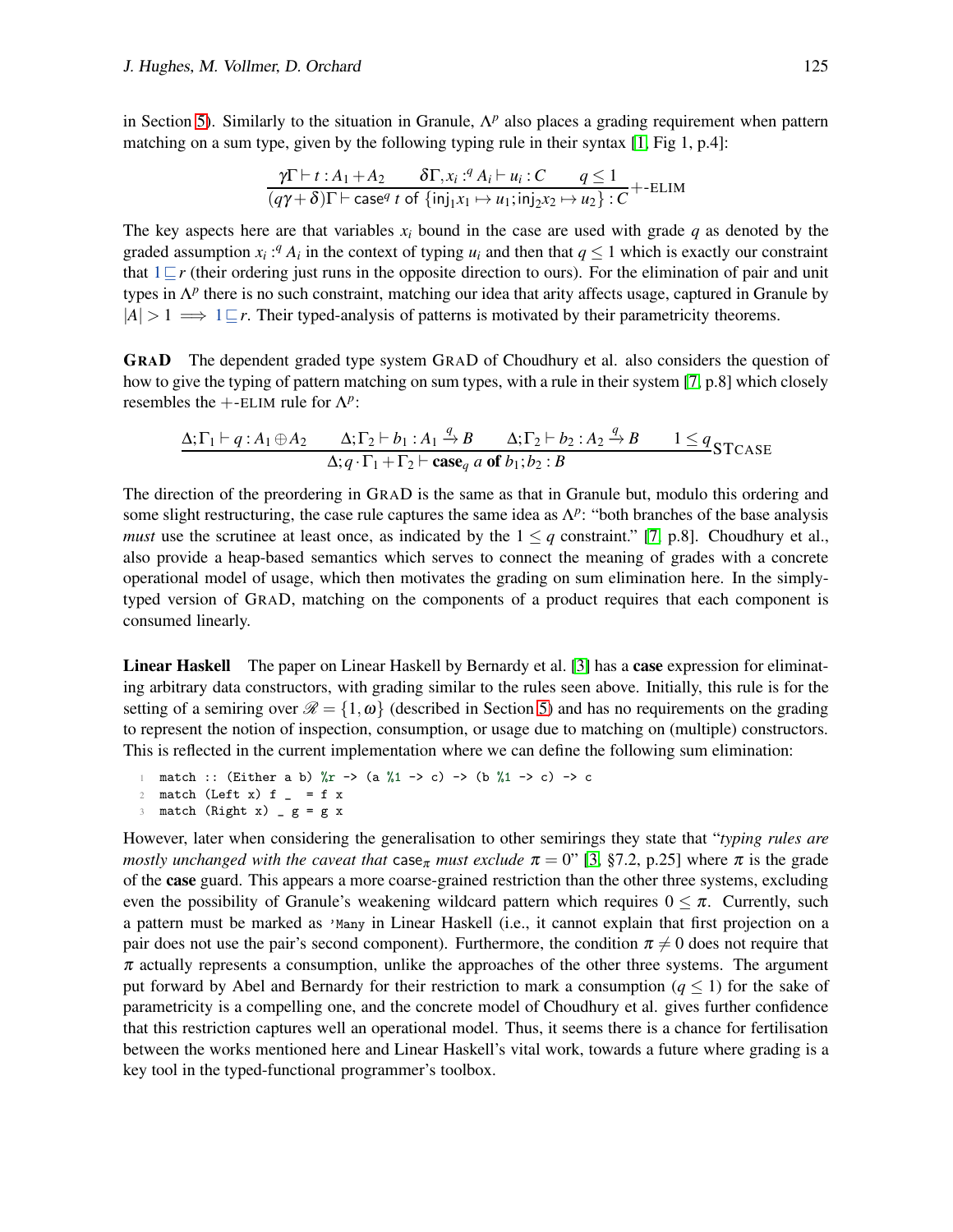### <span id="page-17-0"></span>7 Deriving Other Useful Structural Combinators

So far we have motivated the use of distributive laws, and demonstrated that they are useful in practice when programming in languages with linear and graded modal types. The same methodology we have been discussing can also be used to derive other useful generic combinators for programming with linear and graded modal types. In this section, we consider two structural combinators, drop and copyShape, in Granule as well as related type classes for dropping, copying, and moving resources in Linear Haskell.

### 7.1 A Combinator for Weakening ("drop")

The built-in type constants of Granule can be split into those which permit structural weakening *C* w such as Int, Char, String, and those which do not  $C^{\mathsf{I}}$  such as Handle (file handles) and Chan (concurrent channels). Those that permit weakening contain non-abstract values that can in theory be systematically inspected in order to consume them. Granule provides a built-in implementation of drop for *C* <sup>w</sup> types, which is then used by the following derivation procedure to derive weakening on compound types:

$$
[\![A]\!]_{\sf drop}:A\multimap 1
$$

for closed types *A* defined  $[\![A]\!]_{\text{drop}} = \lambda z \cdot [\![A]\!]_{\text{drop}}^{\emptyset} z$  by an intermediate derivation  $[\![A]\!]_{\text{drop}}^{\Sigma}$ :

$$
\begin{aligned}\n\llbracket C^w \rrbracket^{\Sigma}_{\text{drop}} z &= \text{drop } z \\
\llbracket 1 \rrbracket^{\Sigma}_{\text{drop}} z &= \text{case } z \text{ of unit} \rightarrow \text{unit} \\
\llbracket X \rrbracket^{\Sigma}_{\text{drop}} z &= \Sigma(X)z \\
\llbracket A \oplus B \rrbracket^{\Sigma}_{\text{drop}} z &= \text{case } z \text{ of } \text{ in } x \rightarrow \llbracket A \rrbracket_{\text{drop}}(x); \text{ in } y \rightarrow \llbracket B \rrbracket_{\text{drop}}(y) \\
\llbracket A \otimes B \rrbracket^{\Sigma}_{\text{drop}} z &= \text{case } z \text{ of } (x, y) \rightarrow \text{case } \llbracket A \rrbracket_{\text{drop}}(x) \text{ of unit} \rightarrow \text{case } \llbracket B \rrbracket_{\text{drop}}(y) \text{ of unit} \rightarrow \text{unit} \\
\llbracket \mu X. A \rrbracket^{\Sigma}_{\text{drop}} z &= \text{letrec } f = \llbracket A \rrbracket^{\Sigma, X \mapsto f : A \multimap 1} \text{ in } f z\n\end{aligned}
$$

Note we cannot use this procedure in a polymorphic context (over type variables  $\alpha$ ) since type polymorphism ranges over all types, including those which cannot be dropped like *C* l .

#### 7.2 A Combinator for Copying "shape"

The "shape" of values for a parametric data types F can be determined by a function *shape* :  $FA \rightarrow F1$ , usually derived when F is a functor by mapping with  $A \rightarrow 1$  (dropping elements) [\[18\]](#page-21-11). This provides a way of capturing the size, shape, and form of a data structure. Often when programming with data structures which must be used linearly, we may wish to reason about properties of the data structure (such as the length or "shape" of the structure) but we may not be able to drop the contained values. Instead, we wish to extract the shape but without consuming the original data structure itself.

This can be accomplished with a function which copies the data structure exactly, returning this duplicate along with a data structure of the same shape, but with the terminal nodes replaced with values of the unit type 1 (the 'spine'). For example, consider a pair of integers: (1, 2). Then applying copyShape to this pair would yield  $((\langle \rangle, \langle \rangle), (1, 2))$ . The original input pair is duplicated and returned on the right of the pair, while the left value contains a pair with the same structure as the input, but with values replaced with (). This is useful, as it allows us to use the left value of the resulting pair to reason about the structure of the input (e.g., its depth / size), while preserving the original input. This is particularly useful for deriving size and length combinators for collection-like data structures.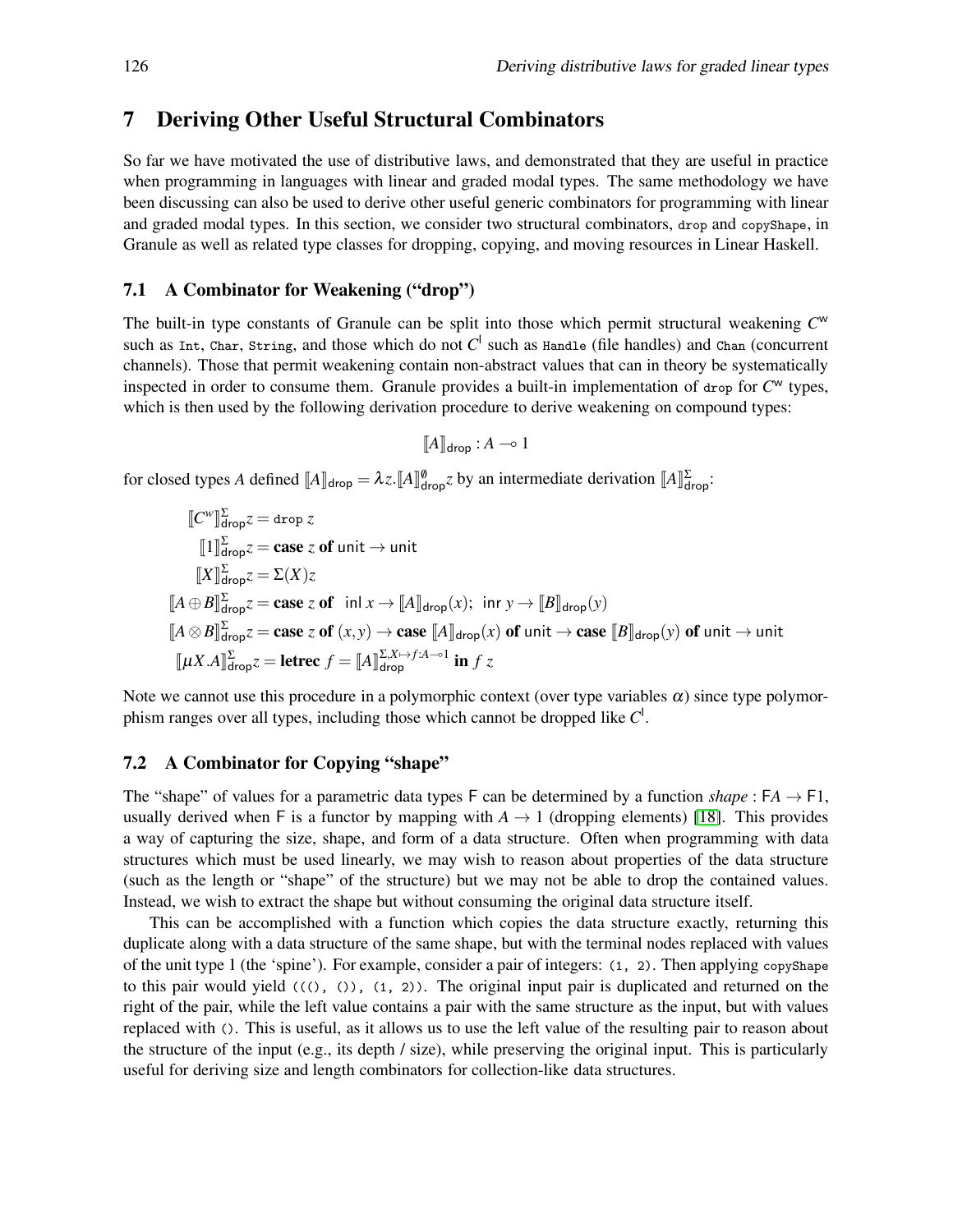As with "drop", we can derive such a function automatically:

$$
\llbracket \mathsf{F}\alpha \rrbracket_{\mathsf{copyShape}} \, \colon \mathsf{F}\alpha \multimap \mathsf{F}1 \otimes \mathsf{F}\alpha
$$

defined by  $[A]_{\text{copyShape}} = \lambda z \cdot [A]_{\text{copyShape}}^{\emptyset} z$  by an intermediate derivation  $[A]_{\text{copyShape}}^{\Sigma}$ :

$$
\begin{aligned}\n\llbracket C^w \rrbracket_{\text{copyShape}}^{\Sigma} z &= (\text{unit}, z) \\
\llbracket 1 \rrbracket_{\text{copyShape}}^{\Sigma} z &= \text{case } z \text{ of unit} \rightarrow (\text{unit}, \text{unit}) \\
\llbracket \alpha \rrbracket_{\text{copyShape}}^{\Sigma} z &= (\text{unit}, z) \\
\llbracket X \rrbracket_{\text{copyShape}}^{\Sigma} z &= \Sigma(X)z \\
\llbracket A \oplus B \rrbracket_{\text{copyShape}}^{\Sigma} z &= \text{case } z \text{ of } \text{ in } x \rightarrow \text{case } \llbracket A \rrbracket_{\text{copyShape}}^{\Sigma}(x) \text{ of } (s, x') \rightarrow (\text{in } s, \text{in } x); \\
&\text{in } y \rightarrow \text{case } \llbracket B \rrbracket_{\text{copyShape}}^{\Sigma}(y) \text{ of } (s, y') \rightarrow (\text{in } s, \text{in } y') \\
\llbracket A \otimes B \rrbracket_{\text{copyShape}}^{\Sigma} z &= \text{case } z \text{ of } (x, y) \rightarrow \text{case } \llbracket A \rrbracket_{\text{copyShape}}^{\Sigma}(x) \text{ of } (s, x') \rightarrow \\
&\text{case } \llbracket B \rrbracket_{\text{copyShape}}^{\Sigma}(y) \text{ of } (s', y') \rightarrow ((s, s'), (x', y')) \\
\llbracket \mu X. A \rrbracket_{\text{copyShape}}^{\Sigma} z &= \text{letrec } f = \llbracket A \rrbracket_{\text{copyShape}}^{\Sigma X \mapsto f: A \rightarrow 1 \otimes A} \text{ in } f z\n\end{aligned}
$$

The implementation recursively follows the structure of the type, replicating the constructors, reaching the crucial case where a polymorphically type  $z : \alpha$  is mapped to (unit, *z*) in the third equation.

Granule implements both these derived combinators in a similar way to *push*/*pull* providing copyShape and drop which can be derived for a type T via type application, e.g. drop  $\mathfrak{C}T : T \to \emptyset$  if it can be derived. Otherwise, the type checker produces an error, explaining why drop is not derivable at type T.

#### 7.3 Other Combinators in Linear Haskell

As previously covered in Section [5,](#page-13-0) we demonstrated that the *push* and *pull* combinators derived from distributed laws are useful in Haskell with its linear types extension, and we demonstrated that they can be automatically derived using compile-time meta-programming with Template Haskell.

To the best of our knowledge, nothing comparable to the Pushable and Pullable type classes proposed here has been previously discussed in the literature on Linear Haskell. However, several other type classes have been proposed for inclusion in the standard library to deal with common use cases when programming with linear function types.<sup>[8](#page-18-0)</sup> One of these classes, Consumable, roughly corresponds to the drop combinator above, while the other two, Dupable and Movable, are for when a programmer wants to allow a data type to be duplicated or moved in linear code.

```
1 class Consumable a where
     consume :: a \frac{9}{2}1-> ()
3
4 class Consumable a => Dupable a where
     dup2 :: a %1-> (a, a)
6
7 class Dupable a => Movable a where
     move :: a \frac{9}{1} -> Ur a
```
The consume function is a linear function from a value to unit, whereas dup is a linear function from a value to a pair of that same value. The move linear function maps a to Ur a, where Ur is the "unrestricted" modality. Thus, move can be used to implement both consume and dup2:

<span id="page-18-0"></span> $8$ See the linear-base library: <https://github.com/tweag/linear-base>.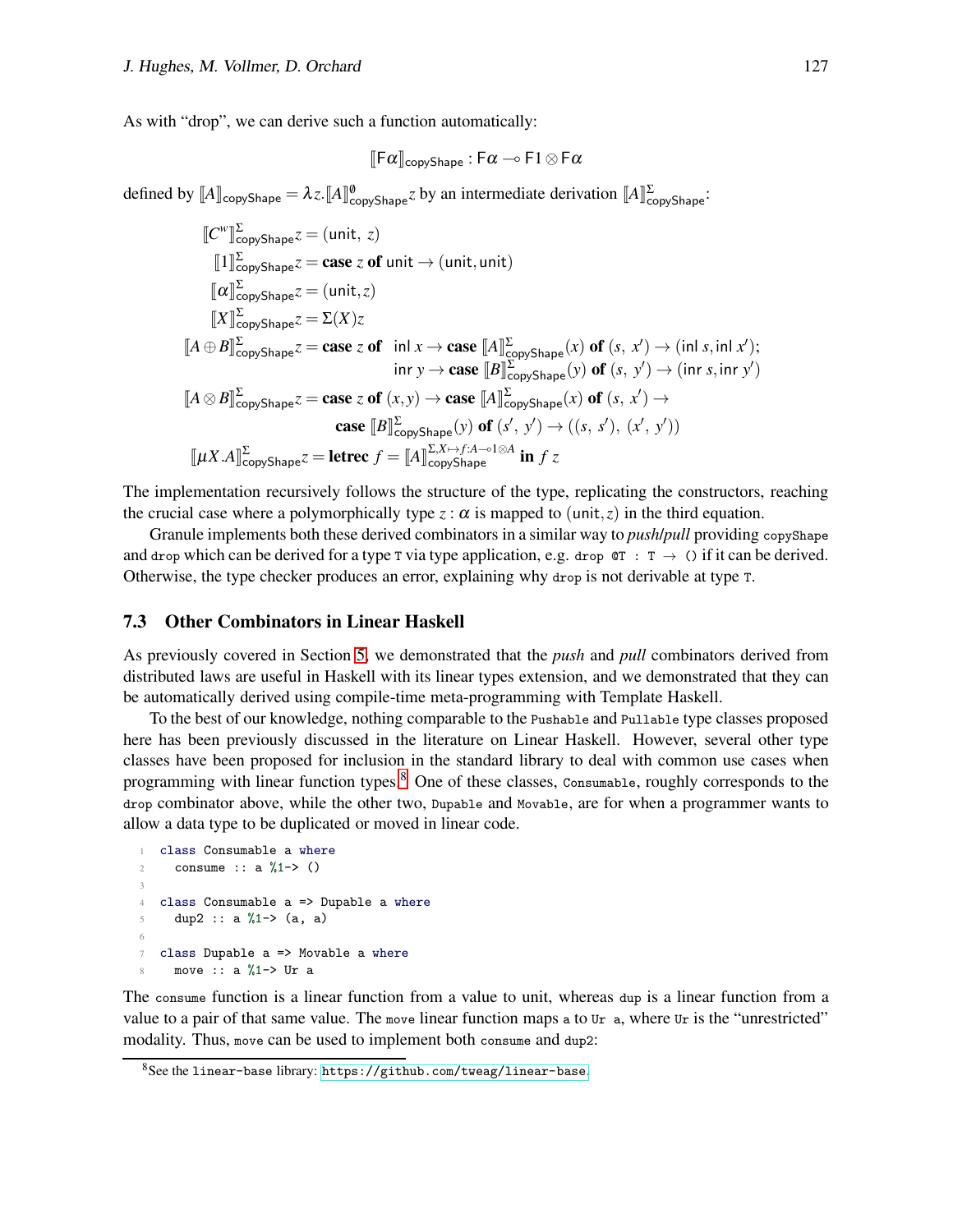1 case move x of  ${Ur - > ()}$  -- consume x<br>
2 case move x of  ${Ur x -> x}$  -- x 2 case move x of  $\{Ur x \rightarrow x\}$ 3 case move x of  $\{Ur x -> (x, x)\}$  -- dup2 x

<span id="page-19-0"></span>A 'copy shape' class may also be a useful addition to Linear Haskell in the future.

# 8 Discussion and Conclusion

Section [6](#page-15-0) considered, in some detail, systems related to Granule and different typed analyses of pattern matching. Furthermore, in applying our approach to both Granule and Linear Haskell we have already provided some detailed comparison between the two. This section considers some wider related work alongside ideas for future work, then concludes the paper.

Generic Programming Methodology The deriving mechanism for Granule is based on the methodology of generic functional programming [\[14\]](#page-21-4), where functions may be defined generically for all possible data types in the language; generic functions are defined inductively on the structure of the types. This technique has notably been used before in Haskell, where there has been a strong interest in deriving type class instances automatically. Particularly relevant to this paper is the work on generic deriving [\[21\]](#page-21-8), which allows Haskell programmers to automatically derive arbitrary class instances using standard datatype-generic programming techniques as described above. In this paper we opted to rely on compile-time metaprogramming using Template Haskell [\[26\]](#page-22-4) instead, but it is possible that some of the combinators we describe could be implemented using generic deriving as well, which is future work.

Non-graded Distributive Laws Distributive laws are standard components in abstract mathematics. Distributive laws between categorical structures used for modelling modalities (like monads and comonads) are well explored. For example, Brookes and Geva defined a categorical semantics using monads combined with comonads via a distributive law capturing both intensional and effectful aspects of a program [\[5\]](#page-20-6). Power and Watanabe study in detail different ways of combining comonads and monads via distributive laws [\[25\]](#page-22-3). Such distributive laws have been applied in the programming languages literature, e.g., for modelling streams of partial elements [\[29\]](#page-22-5).

Graded Distributive Laws Gaboardi et al. define families of graded distributive laws for graded monads and comonads [\[10\]](#page-21-9). They include the ability to interact the grades, e.g., with operations such as  $\Box_{\iota(r,f)} \Diamond_f A \to \Diamond_{\kappa(r,f)} \Box_r A$  between a graded comonad  $\Box_r$  and graded monad  $\Diamond_f$  where  $\iota$  and  $\kappa$  capture information about the distributive law in the grades. In comparison, our distributive laws here are more prosaic since they involve only a graded comonad (semiring graded necessity) distributed over a functor and vice versa. That said, the scheme of Gaboardi et al. suggests that there might be interesting graded distributive laws between  $\Box_r$  and the indexed types, for example,  $\Box_r(VecnA) \rightarrow Vec(r*n)(\Box_1A)$  which internally replicates a vector. However, it is less clear how useful such combinators would be in general or how systematic their construction would be. In contrast, the distributive laws explained here appear frequently and have a straightforward uniform calculation.

We noted in Section [3](#page-7-0) that neither of our distributive laws can be derived over graded modalities themselves, i.e., we cannot derive  $push : \Box_r \Box_s A \rightarrow \Box_s \Box_r A$ . Such an operation would itself be a distributive law between two graded modalities, which may have further semantic and analysis consequences beyond the normal derivations here for regular types. Exploring this is future work, for which the previous work on graded distributive laws can provide a useful scheme for considering the possibilities here.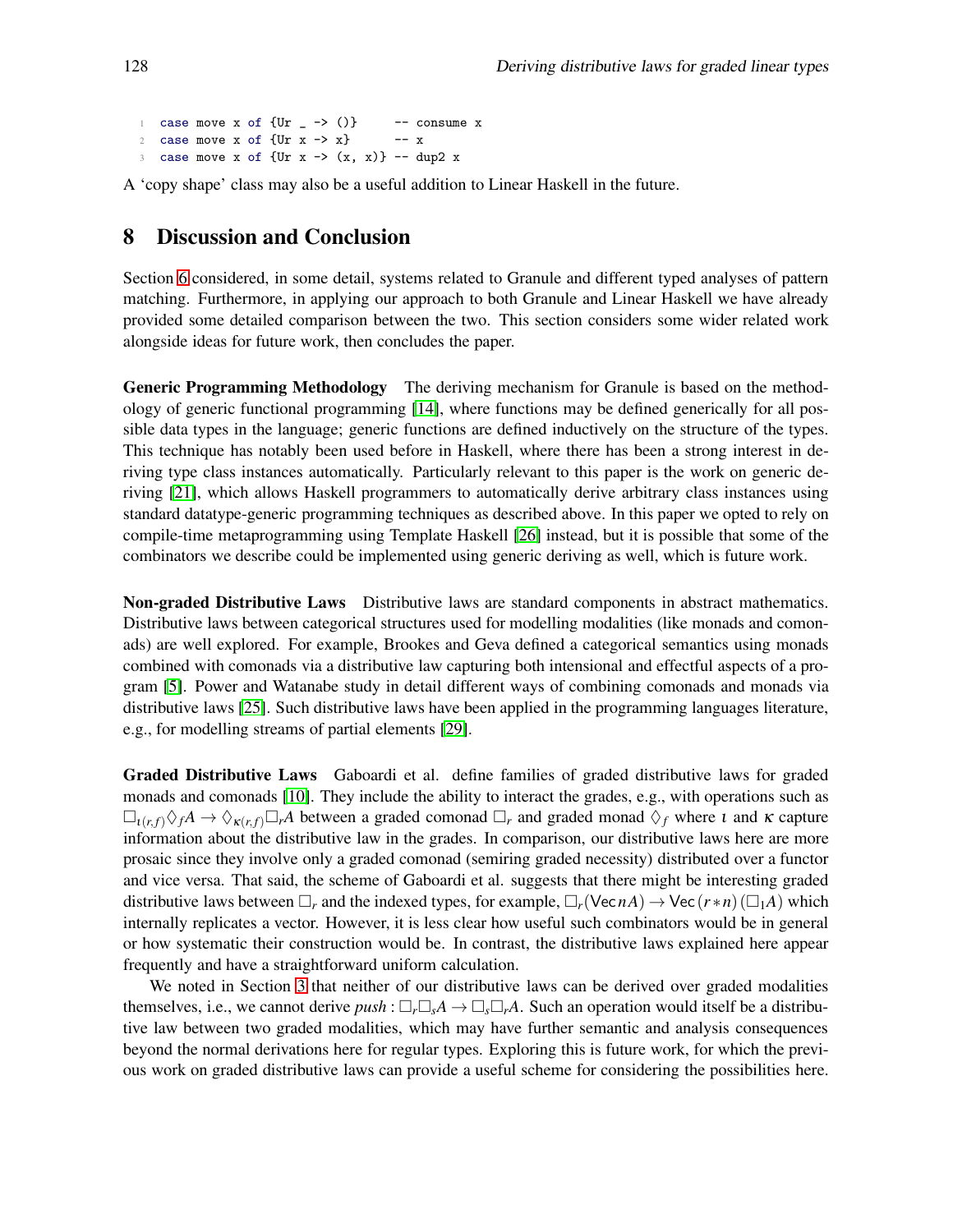Furthermore, Granule has both graded comonads and graded monads so there is scope for exploring possible graded distributive laws between these in the future following Gaboardi et al. [\[10\]](#page-21-9).

In work that is somewhat adjacent to this paper, we define program synthesis procedures for graded linear types [16]. This program synthesis approach can synthesis *pull* distributive laws that are equivalent to the algorithmically derived operations of this paper. Interestingly the program synthesis approach cannot derive the *push* laws though as its core theory has a simplified notion of pattern typing that doesn't capture the full power of Granule's pattern matches as described in this paper.

Conclusions The slogan of graded types is to imbue types with information reflecting and capturing the underlying program semantics and structure. This provides a mechanism for fine-grained intensional reasoning about programs at the type level, advancing the power of type-based verification. Graded types are a burgeoning technique that is gaining traction in mainstream functional programming and is being explored from multiple different angles in the literature. The work described here addresses the practical aspects of applying these techniques in real-world programming. Our hope is that this aids the development of the next generation of programming languages with rich type systems for high-assurance programming.

Acknowledgments Thanks to Harley Eades III and Daniel Marshall for discussion and comments on a draft and to the reviewers and participants at TLLA-Linearity 2020. This work was supported by the EPSRC, grant EP/T013516/1 *Verifying Resource-like Data Use in Programs via Types*. The first author is also supported by an EPSRC DTA.

# <span id="page-20-1"></span>References

- [1] Andreas Abel & Jean-Philippe Bernardy (2020): *A Unified View of Modalities in Type Systems*. Proc. ACM Program. Lang. 4(ICFP), doi:[10.1145/3408972](http://dx.doi.org/10.1145/3408972).
- <span id="page-20-4"></span>[2] Nick Benton, Gavin Bierman, Valeria De Paiva & Martin Hyland (1992): *Linear lambda-calculus and categorical models revisited*. In: International Workshop on Computer Science Logic, Springer, pp. 61–84, doi:[10.1007/3-540-56992-8\\_6](http://dx.doi.org/10.1007/3-540-56992-8_6).
- <span id="page-20-2"></span>[3] Jean-Philippe Bernardy, Mathieu Boespflug, Ryan R. Newton, Simon Peyton Jones & Arnaud Spiwack (2017): *Linear Haskell: Practical Linearity in a Higher-Order Polymorphic Language*. Proc. ACM Program. Lang. 2(POPL), doi:[10.1145/3158093](http://dx.doi.org/10.1145/3158093).
- <span id="page-20-3"></span>[4] Edwin Brady (2021): *Idris 2: Quantitative Type Theory in Practice*. In Anders Møller & Manu Sridharan, editors: 35th European Conference on Object-Oriented Programming (ECOOP 2021), Leibniz International Proceedings in Informatics (LIPIcs) 194, Schloss Dagstuhl – Leibniz-Zentrum für Informatik, Dagstuhl, Germany, pp. 9:1-9:26, doi:[10.4230/LIPIcs.ECOOP.2021.9](http://dx.doi.org/10.4230/LIPIcs.ECOOP.2021.9). Available at [https://drops.dagstuhl.](https://drops.dagstuhl.de/opus/volltexte/2021/14052) [de/opus/volltexte/2021/14052](https://drops.dagstuhl.de/opus/volltexte/2021/14052).
- <span id="page-20-6"></span>[5] Stephen Brookes & Kathryn V Stone (1993): *Monads and Comonads in Intensional Semantics*. Technical Report, Pittsburgh, PA, USA. Available at <https://dl.acm.org/doi/10.5555/865105>.
- <span id="page-20-0"></span>[6] Aloïs Brunel, Marco Gaboardi, Damiano Mazza & Steve Zdancewic (2014): *A core quantitative coeffect calculus*. In: European Symposium on Programming Languages and Systems, Springer, pp. 351–370, doi:[10.](http://dx.doi.org/10.1007/978-3-642-54833-8_19) [1007/978-3-642-54833-8\\_19](http://dx.doi.org/10.1007/978-3-642-54833-8_19).
- <span id="page-20-5"></span>[7] Pritam Choudhury, Harley Eades III, Richard A. Eisenberg & Stephanie Weirich (2021): *A Graded Dependent Type System with a Usage-Aware Semantics*. Proc. ACM Program. Lang. 5(POPL), doi:[10.1145/](http://dx.doi.org/10.1145/3434331) [3434331](http://dx.doi.org/10.1145/3434331).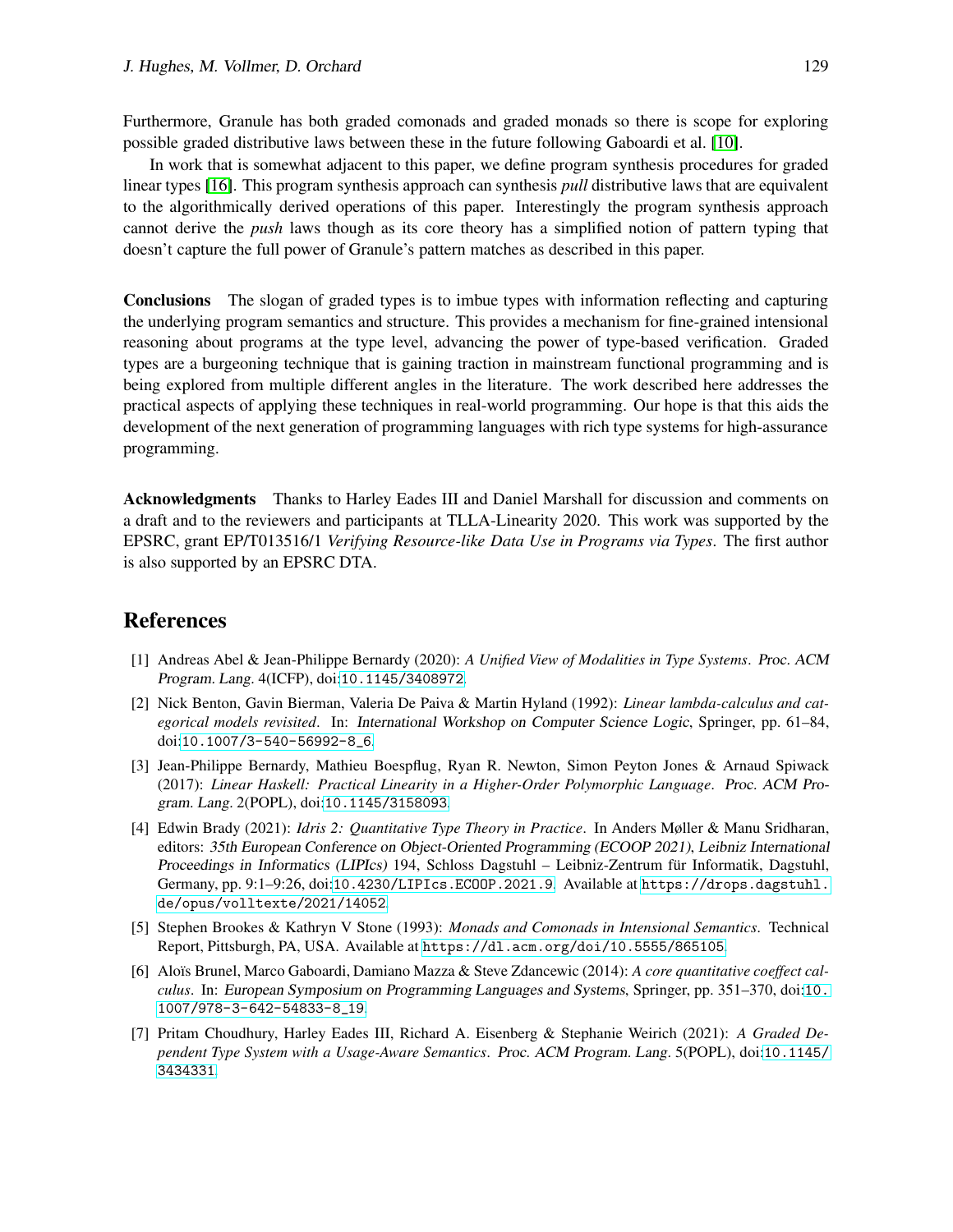- <span id="page-21-10"></span>[8] Richard A Eisenberg, Stephanie Weirich & Hamidhasan G Ahmed (2016): *Visible type application*. In: European Symposium on Programming, Springer, pp. 229–254, doi:[10.1007/978-3-662-49498-1\\_10](http://dx.doi.org/10.1007/978-3-662-49498-1_10).
- <span id="page-21-5"></span>[9] Marco Gaboardi, Andreas Haeberlen, Justin Hsu, Arjun Narayan & Benjamin C Pierce (2013): *Linear dependent types for differential privacy*. In: Proceedings of the 40th annual ACM SIGPLAN-SIGACT symposium on Principles of programming languages, pp. 357–370, doi:[10.1145/2429069.2429113](http://dx.doi.org/10.1145/2429069.2429113).
- <span id="page-21-9"></span>[10] Marco Gaboardi, Shin-ya Katsumata, Dominic Orchard, Flavien Breuvart & Tarmo Uustalu (2016): *Combining Effects and Coeffects via Grading*. In: Proceedings of the 21st ACM SIGPLAN International Conference on Functional Programming, ICFP 2016, Association for Computing Machinery, New York, NY, USA, p. 476–489, doi:[10.1145/2951913.2951939](http://dx.doi.org/10.1145/2951913.2951939).
- <span id="page-21-2"></span>[11] Dan R. Ghica & Alex I. Smith (2014): *Bounded linear types in a resource semiring*. In: Programming Languages and Systems, Springer, pp. 331–350, doi:[10.1007/978-3-642-54833-8\\_18](http://dx.doi.org/10.1007/978-3-642-54833-8_18).
- <span id="page-21-0"></span>[12] Jean-Yves Girard (1987): *Linear logic*. Theoretical computer science 50(1), pp. 1–101, doi:[10.1016/](http://dx.doi.org/10.1016/0304-3975(87)90045-4) [0304-3975\(87\)90045-4](http://dx.doi.org/10.1016/0304-3975(87)90045-4).
- <span id="page-21-1"></span>[13] Jean-Yves Girard, Andre Scedrov & Philip J Scott (1992): *Bounded linear logic: a modular approach to polynomial-time computability*. Theoretical computer science 97(1), pp. 1–66, doi:[10.1016/](http://dx.doi.org/10.1016/0304-3975(92)90386-T) [0304-3975\(92\)90386-T](http://dx.doi.org/10.1016/0304-3975(92)90386-T).
- <span id="page-21-4"></span>[14] Ralf Hinze (2000): *A new approach to generic functional programming*. In: Proceedings of the 27th ACM SIGPLAN-SIGACT symposium on Principles of programming languages, pp. 119–132, doi:[10.1145/](http://dx.doi.org/10.1145/325694.325709) [325694.325709](http://dx.doi.org/10.1145/325694.325709).
- <span id="page-21-7"></span>[15] Jack Hughes, Daniel Marshall, James Wood & Dominic Orchard (2021): *Linear Exponentials as Graded Modal Types*. In: 5th International Workshop on Trends in Linear Logic and Applications (TLLA 2021), Rome (virtual), Italy. Available at <https://hal-lirmm.ccsd.cnrs.fr/lirmm-03271465>.
- [16] Jack Hughes & Dominic Orchard (2020): *Resourceful Program Synthesis from Graded Linear Types*. In: Logic-Based Program Synthesis and Transformation - 30th International Symposium, LOPSTR 2020, Bologna, Italy, September 7-9, 2020, Proceedings, pp. 151–170, doi:[10.1007/978-3-030-68446-4\\_8](http://dx.doi.org/10.1007/978-3-030-68446-4_8).
- <span id="page-21-6"></span>[17] Jack Hughes, Michael Vollmer & Dominic Orchard (2021): *Deriving Distributive Laws for Graded Linear Types (Additional Material)*, doi:[10.5281/zenodo.5575771](http://dx.doi.org/10.5281/zenodo.5575771). Available at [https://doi.org/10.5281/](https://doi.org/10.5281/zenodo.5575771) [zenodo.5575771](https://doi.org/10.5281/zenodo.5575771).
- <span id="page-21-11"></span>[18] C Barry Jay & J Robin B Cockett (1994): *Shapely types and shape polymorphism*. In: European Symposium on Programming, Springer, pp. 302–316, doi:[10.1007/3-540-57880-3\\_20](http://dx.doi.org/10.1007/3-540-57880-3_20).
- [19] Shin-ya Katsumata (2014): *Parametric effect monads and semantics of effect systems*. In Suresh Jagannathan & Peter Sewell, editors: The 41st Annual ACM SIGPLAN-SIGACT Symposium on Principles of Programming Languages, POPL '14, San Diego, CA, USA, January 20-21, <sup>2014</sup>, ACM, pp. 633–646, doi:[10.1145/](http://dx.doi.org/10.1145/2535838.2535846) [2535838.2535846](http://dx.doi.org/10.1145/2535838.2535846).
- [20] Shin-ya Katsumata (2018): *A Double Category Theoretic Analysis of Graded Linear Exponential Comonads*. In Christel Baier & Ugo Dal Lago, editors: Foundations of Software Science and Computation Structures - 21st International Conference, FOSSACS 2018, Held as Part of the European Joint Conferences on Theory and Practice of Software, ETAPS 2018, Thessaloniki, Greece, April 14-20, 2018, Proceedings, Lecture Notes in Computer Science 10803, Springer, pp. 110–127, doi:[10.1007/978-3-319-89366-2\\_6](http://dx.doi.org/10.1007/978-3-319-89366-2_6).
- <span id="page-21-8"></span>[21] José Pedro Magalhães, Atze Dijkstra, Johan Jeuring & Andres Löh (2010): *A Generic Deriving Mechanism for Haskell*. SIGPLAN Not. 45(11), p. 37–48, doi:[10.1145/2088456.1863529](http://dx.doi.org/10.1145/2088456.1863529).
- [22] Dominic Orchard, Vilem-Benjamin Liepelt & Harley Eades III (2019): *Quantitative program reasoning with graded modal types*. PACMPL 3(ICFP), pp. 110:1–110:30, doi:[10.1145/3341714](http://dx.doi.org/10.1145/3341714).
- <span id="page-21-3"></span>[23] Tomas Petricek, Dominic Orchard & Alan Mycroft (2014): *Coeffects: a calculus of context-dependent computation*. In: Proceedings of the 19th ACM SIGPLAN international conference on Functional programming, ACM, pp. 123–135, doi:[10.1145/2692915.2628160](http://dx.doi.org/10.1145/2692915.2628160).